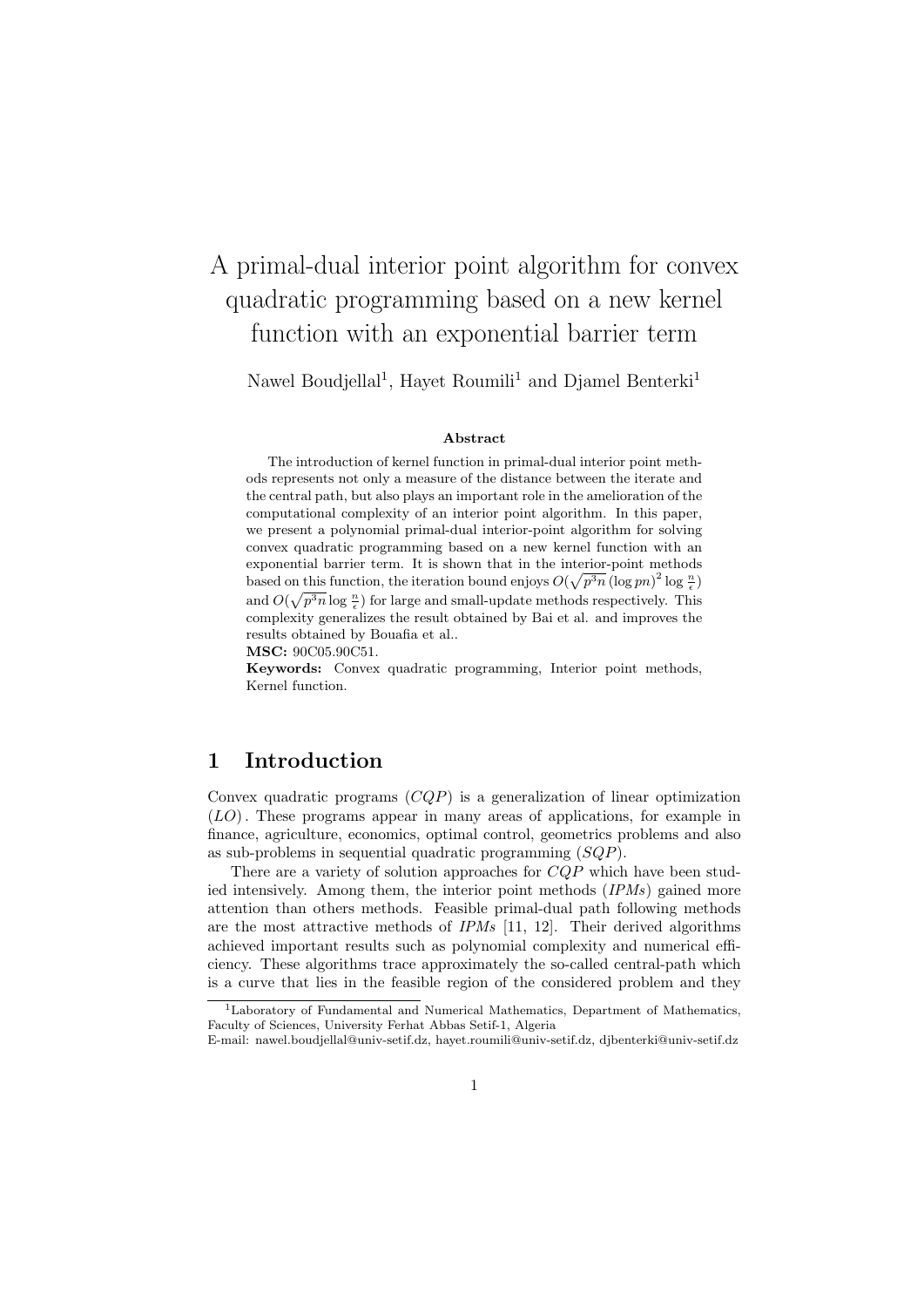reach an optimal solution of it. However, in practice these methods don't always find a strictly feasible centered point to starting their algorithms. So, it is worth analyzing other cases when the starting points are not centered. Thus leads to define a new method which is bases on finding initial strictly feasible points not necessarily centered.

These methods were studied extensively by many authors for linear optimization  $(LO)$ . Recently, Peng et al. [8] introduced so-called self-regular barrier functions for LO, the iteration bound for large-update methods was improved functions for *EO*, the heration bound for large-update methods was improved<br>from  $O(n \log \frac{n}{\varepsilon})$  to  $O(\sqrt{n} \log n \log \frac{n}{\varepsilon})$ , which almost closes the gap between the iteration bounds for large and small-update methods. Bai et al. [1] presented a large class of eligible kernel functions, which is fairly general and includes the classical logarithmic functions and the self-regular functions, as well as many non-self-regular functions as special cases. The best-known iteration bounds obtained are as good as the ones in [8] for appropriate choices of the eligible kernel functions. For some other related kernel function IPMs we refer to [2, 3, 4, 5, 6, 7, 10]. In 2016, Bouafia et al. [2] proposed a new parameterized kernel function with an exponential barrier that generalizes the algorithmic complexity obtained by Bai et al. [1], which has  $O(\sqrt{p^5n}(\log pn)^2 \log \frac{n}{\epsilon})$  complexity for large-update method and  $O(\sqrt{p^5n} \log \frac{n}{\epsilon})$  for small-update method.

In this paper, we propose a primal-dual interior point method for solving  $CQP$  based on a new kernel function with an exponential barrier term, this function is used for determining the search directions and for measuring the distance between the given iterate and the center. We present some complexity results for the generic algorithm and prove that the bound for large and small-update methods enjoys  $O(\sqrt{p^3n} (\log pn)^2 \log \frac{n}{\epsilon})$  and  $O(\sqrt{p^3n} \log \frac{n}{\epsilon})$ , respectively. This complexity generalizes the result obtained by Bai et al. [1] and improved the results obtained by Bouafia et al. [2]

The primal problem of  $CQP$  is given by

$$
\begin{cases}\n\min_{x} c^t x + \frac{1}{2} x^t Q x, \\
Ax = b, \\
x \ge 0,\n\end{cases} \tag{P}
$$

where Q is a given  $n \times n$  real positive semidefinite matrix, A is a given  $m \times n$ real matrix,  $c \in \mathbb{R}^n, b \in \mathbb{R}^m, x \in \mathbb{R}^n, z \in \mathbb{R}^n$  and  $y \in \mathbb{R}^m$ .

The dual problem of  $(P)$  is given by

$$
\begin{cases}\n\max b^t y - \frac{1}{2} x^t Q x, \\
A^t y + z - Q x = c, \\
z \ge 0.\n\end{cases}
$$
\n(D)

Throughout the paper, we make the following assumptions:

- 1. The matrix A has full row rank  $(rank(A) = m < n)$ .
- 2.  $(P)$  and  $(D)$  satisfy the interior-point condition  $(IPC)$ , i.e.,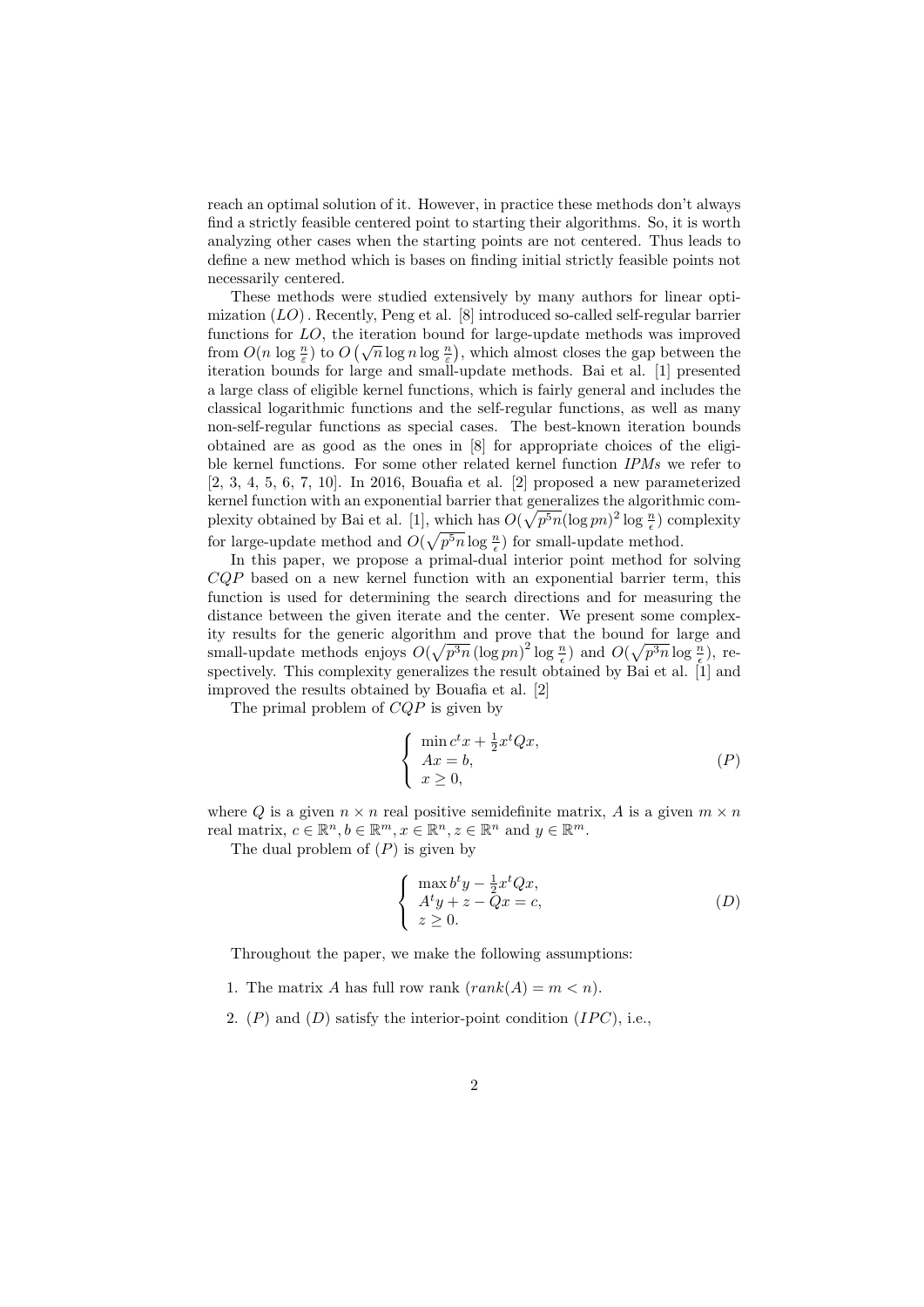there exist  $(x^0, y^0, z^0)$  such that

$$
\begin{cases}\nAx^0 = b, \\
A^t y^0 + z^0 - Qx^0 = c, \\
x^0 > 0, z^0 > 0.\n\end{cases}
$$
\n(1)

It is well known that finding an optimal solution for  $(P)$  and  $(D)$  is equivalent to solving the Karush-Khun-Tucker optimality conditions:

$$
\begin{cases}\nAx = b, x \ge 0, \\
A^t y + z - Qx = c, z \ge 0, \\
xz = 0.\n\end{cases}
$$
\n(2)

Now, by replacing the complementarity condition  $xz = 0$  in (2) by the perturbed equation  $xz = \mu e$ , one obtains the following perturbed system:

$$
\begin{cases}\nAx = b, x \ge 0, \\
A^t y + z - Qx = c, z \ge 0, \\
xz = \mu e,\n\end{cases}
$$
\n(3)

where  $\mu$  is a positive parameter that is to be driven to zero explicitly. It is shown that, under our assumptions the system (3) has a unique solution, for each  $\mu > 0$ , this solution is denoted by  $(x(\mu), y(\mu), z(\mu))$ .  $x(\mu)$  and  $(y(\mu), z(\mu))$ are called the  $\mu$ -center of  $(P)$  and  $(D)$ , respectively. The set of all  $\mu$ -centers forms the so called central path for  $(P)$  and  $(D)$ .

If  $\mu \longrightarrow 0$ , then the limit of the central path exists and since the limit point satisfies the complementarity condition, the limit yields an optimal solution for  $(P)$  and  $(D)$ .

# 2 Primal-dual interior point algorithm for CQP

#### 2.1 The search directions

Primal-dual path-following interior point algorithms are iterative methods which aim to trace approximately the central path, applying Newton's method for (3) for a given feasible point  $(x, y, z)$  then the Newton's direction  $(\Delta x, \Delta y, \Delta z)$  at this point is the unique solution of the following linear system of equations:

$$
\begin{cases}\nA\Delta x = 0, \\
A^t \Delta y + \Delta z - Q\Delta x = 0, \\
z\Delta x + x\Delta z = \mu e - xz.\n\end{cases}
$$
\n(4)

The result of a Newton step with step size  $\alpha$  is denoted as

$$
x^{+} = x + \alpha \Delta x, \quad y^{+} = y + \alpha \Delta y, \quad z^{+} = z + \alpha \Delta z,
$$
 (5)

where  $\alpha$  satisfies  $0 < \alpha \leq 1$ .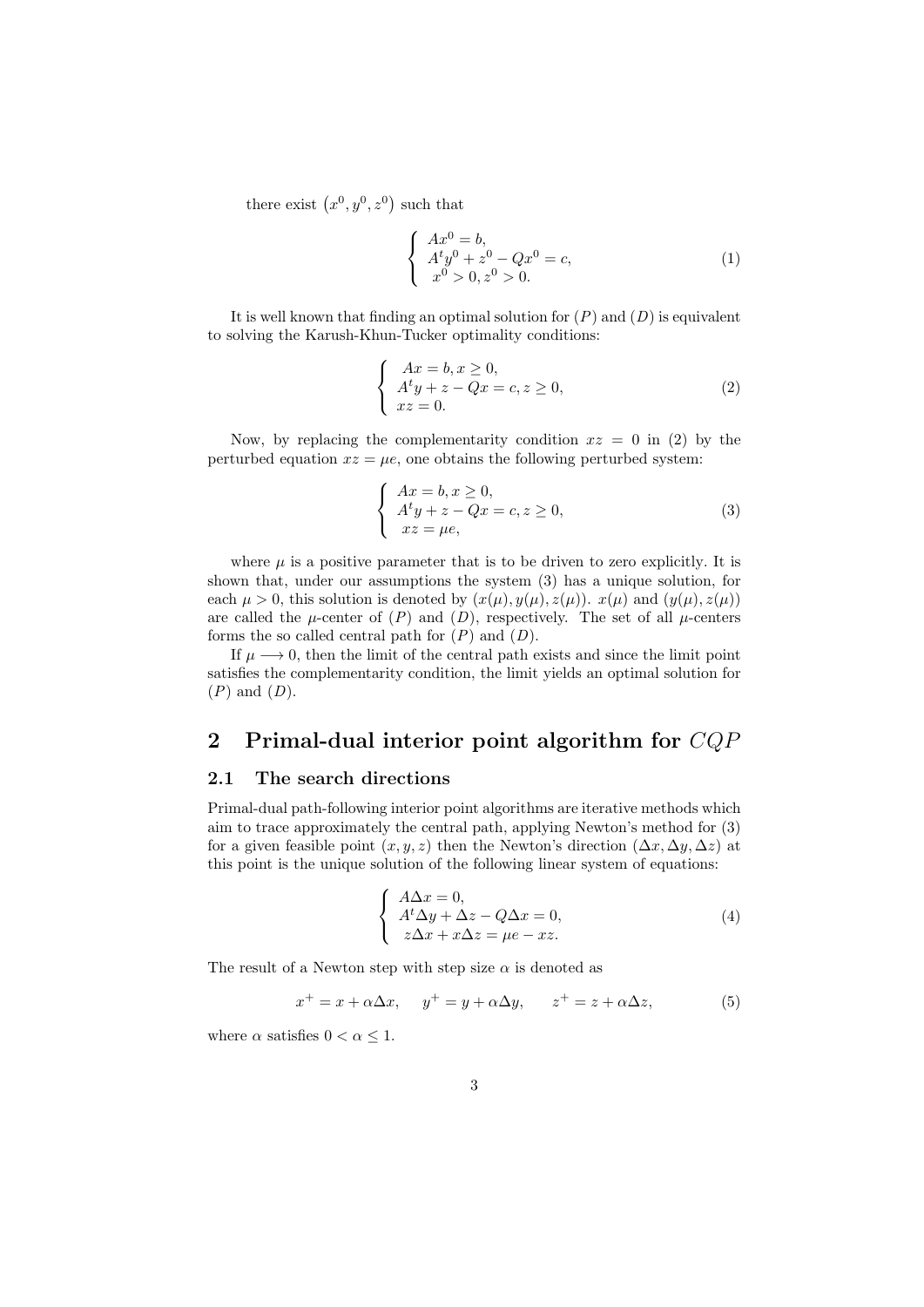For convenience,we introduce the following notation. The vectors

$$
v = \sqrt{\frac{xz}{\mu}}, d = \sqrt{\frac{x}{z}}.
$$

The scaled search directions  $d_x$  and  $d_z$  as follows:

$$
d_x = \frac{v\Delta x}{x}, d_z = \frac{v\Delta z}{z}.
$$
\n(6)

System (4) can be rewritten as follows:

$$
\begin{cases}\n\bar{A}d_x = 0, \\
\bar{A}^t \Delta y + d_z - \bar{Q}d_x = 0, \\
d_x + d_z = v^{-1} - v,\n\end{cases}
$$
\n(7)

where  $\bar{A} = \frac{1}{\sqrt{\mu}}AD, \bar{Q} = DQD$  with  $D = diag(d)$ .

Note that the right-hand side of the third equation in (7) equals the negative gradient of the logarithmic barrier function  $\Phi(v)$ , i.e.,  $d_x + d_z = -\nabla \Phi(v)$ , and system (7) can be rewritten as follows:

$$
\begin{cases}\n\bar{A}d_x = 0, \\
\bar{A}^t \Delta y + d_z - \bar{Q}d_x = 0, \\
d_x + d_z = -\nabla \Phi(v),\n\end{cases}
$$
\n(8)

where the barrier function  $\Phi(v) : \mathbb{R}_{++}^n \to \mathbb{R}_+$  is defined as follows:

$$
\Phi(v) = \Phi(x, z; \mu) = \sum_{i=1}^{n} \psi(v_i),
$$
\n(9)

$$
\psi(v_i) = \frac{v_i^2 - 1}{2} - \log v_i.
$$
\n(10)

We use  $\Phi(v)$  as the proximity function to measure the distance between the current iterate and the  $\mu$ -center for given  $\mu > 0$ . We also define the norm-based proximity measure,  $\delta(v) : \mathbb{R}_{++}^n \to \mathbb{R}_{+}$ , as follows:

$$
\delta(v) = \frac{1}{2} \|\nabla \Phi(v)\| = \frac{1}{2} \|d_x + d_z\|.
$$
 (11)

We call  $\psi(t)$  the kernel function of the logarithmic barrier function  $\Phi(v)$ . In this paper, we propose a new kernel function  $\psi(t)$  non logarithmic and a new barrier function  $\Phi(v)$ , which will be defined in the next section.

#### 2.2 The generic interior-point algorithm

It is clear from the above description that the closeness of  $(x, z)$  to  $(x(\mu), z(\mu))$  is measured by the value of  $\Phi(v)$  with  $\tau > 0$  as a threshold value. If  $\Phi(v) \leq \tau$ , then we start a new outer iteration by performing a  $\mu$ -update; otherwise, we enter an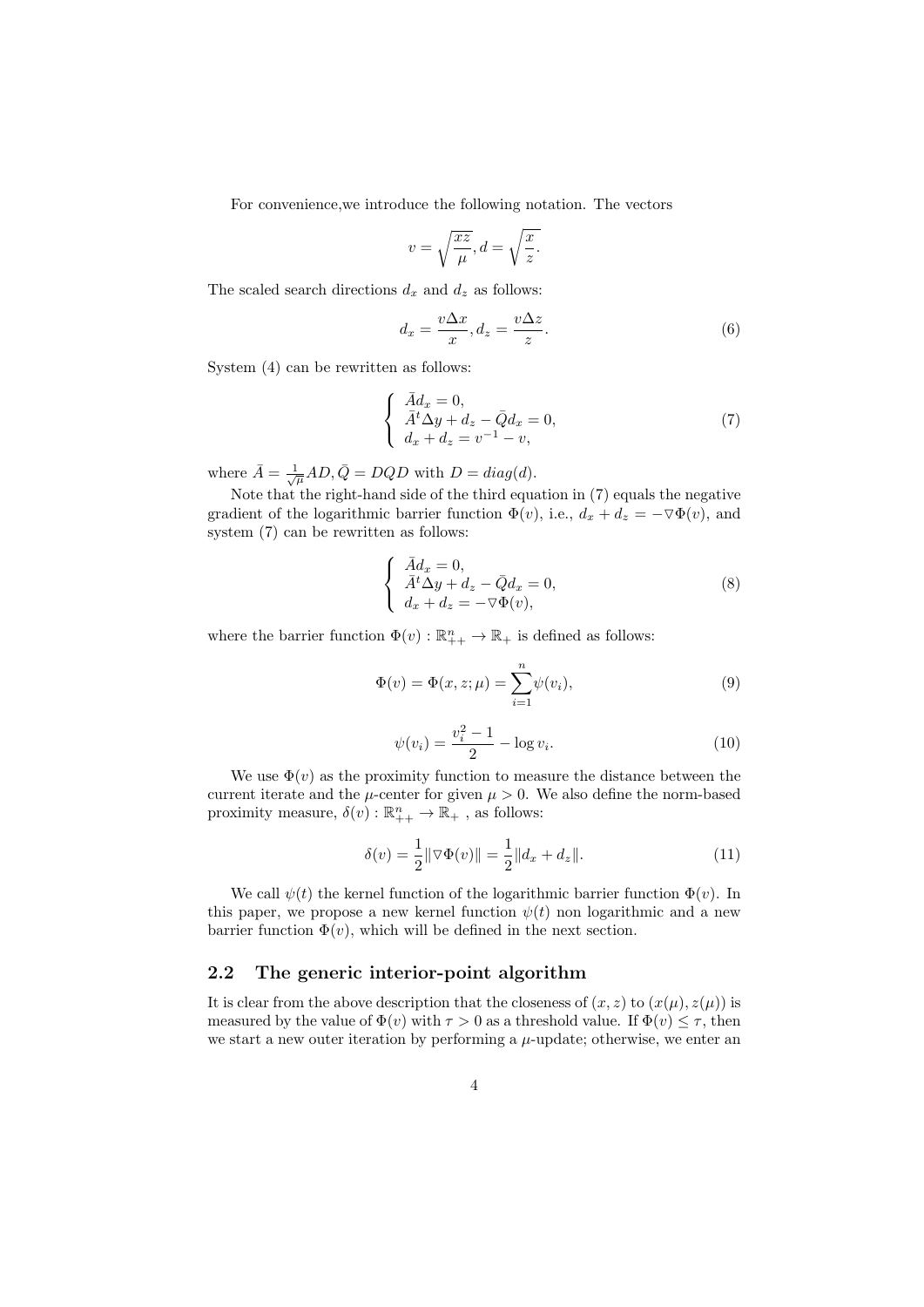inner iteration by computing the search directions at the current iterates with respect to the current value of  $\mu$  and apply (5) to get new iterates. If necessary, we repeat the procedure until we find iterates that are in the neighborhood of  $(x(\mu), z(\mu))$ . Then  $\mu$  is again reduced by the factor  $1-\theta$  with  $0 < \theta < 1$ , and we apply Newton's method targeting the new  $\mu$ -centers, and so on. This process is repeated until  $\mu$  is small enough, say until  $n\mu \leq \varepsilon$ . At this stage, we have found an  $\varepsilon$ -approximate solution of  $CQP$ .

The parameters  $\tau$ ,  $\theta$  and the step size  $\alpha$  should be chosen in such a way that the algorithm is optimized in the sense that the number of iterations required by algorithm is as small as possible.

The generic form of the algorithm is shown in Figure 1.

#### Generic primal-dual interior point algorithm for CQP

Input: a proximity function  $\Phi(v)$ ; a threshold parameter  $\tau > 1$ ; an accuracy parameter  $\varepsilon > 0$ ; a barrier update parameter  $\theta$ ,  $0 < \theta < 1$ ; begin  $x = x^0, y = y^0, z = z^0, \mu = 1, v = \sqrt{\frac{xz}{\mu}}.$  $((x^0, y^0, z^0)$  is a strictly feasible solution for  $(P)$  and  $(D)$ ) while  $n\mu \geq \varepsilon$  do begin (outer iteration)  $\mu = (1 - \theta)\mu;$ while  $\Phi(v) > \tau$  do begin (inner iteration) compute the direction  $(\Delta x, \Delta y, \Delta z)$  using  $(8)$ ; compute the step size  $\alpha$  and put:  $x = x + \alpha \Delta x;$  $y = y + \alpha \Delta y;$  $z = z + \alpha \Delta z;$  $v=\sqrt{\frac{xz}{\mu}};$ end end end.

Figure 1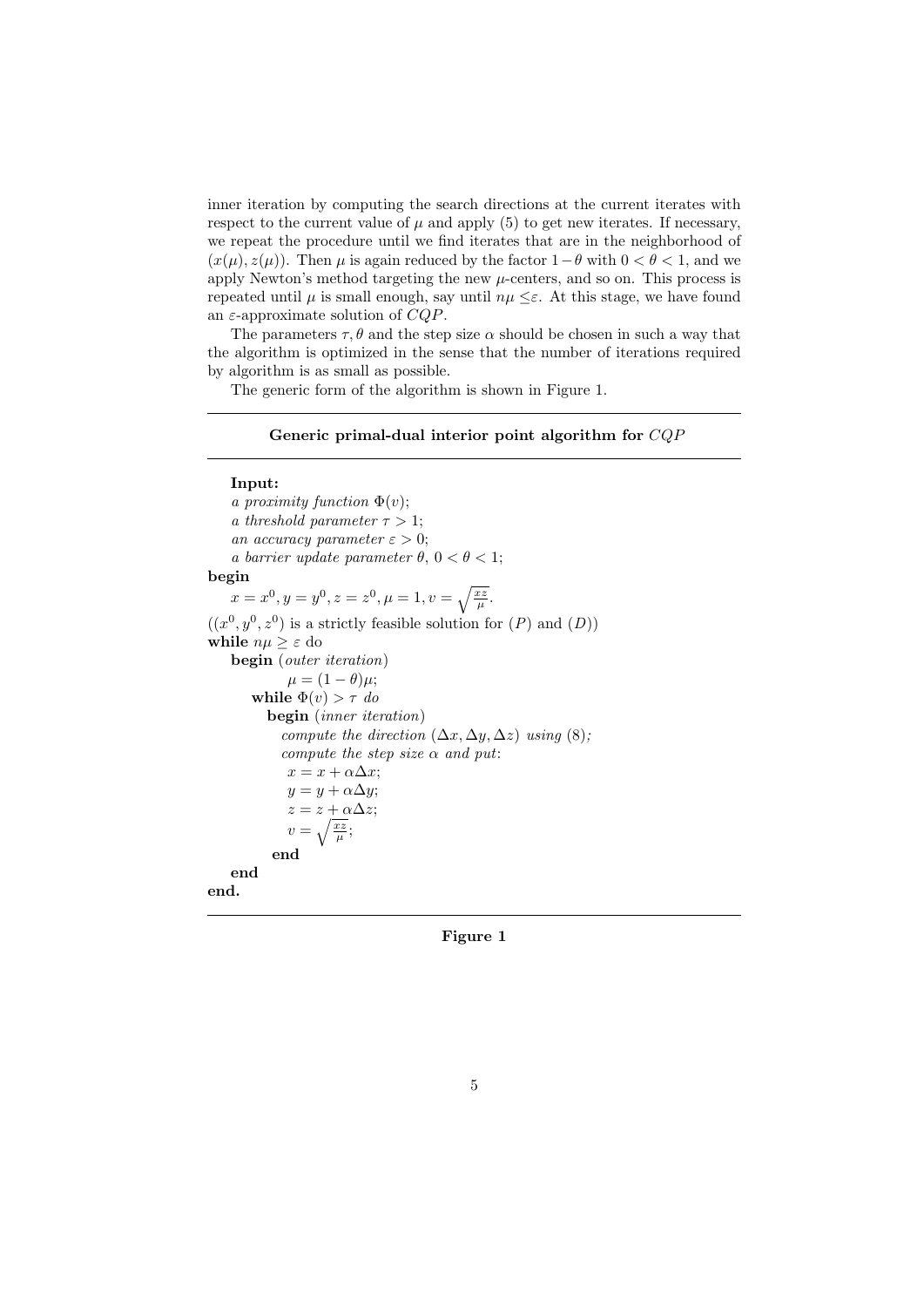# 3 New kernel function and its properties

## 3.1 New kernel function

In this section, we introduce a new parametric kernel function with an exponential barrier term and develop some useful properties of the new kernel function as well as the corresponding barrier function that are needed in the analysis of the algorithm.

We call  $\psi : \mathbb{R}_{++} \to \mathbb{R}_{+}$  a kernel function if  $\psi$  is twice differentiable and satisfies the following conditions:

$$
\psi(1) = \psi'(1) = 0,
$$
  
\n
$$
\psi''(t) > 0, \forall t > 0,
$$
  
\n
$$
\lim_{t \to 0^+} \psi(t) = \lim_{t \to +\infty} \psi(t) = +\infty.
$$

Now, we define a new kernel function  $\psi(t)$  as follows:

$$
\psi(t) = \frac{p(t^2 - 1)}{2} - \int_{1}^{t} \frac{p}{x} e^{p(\frac{1}{x} - 1)} dx = \int_{1}^{t} \left[ p\left(x - \frac{1}{x} e^{p(\frac{1}{x} - 1)}\right) \right] dx, \quad p \ge 2. \tag{12}
$$

We give the first three derivatives with respect to  $t$  as follows:

$$
\psi'(t) = pt - \frac{p}{t} e^{p(\frac{1}{t} - 1)},\tag{13}
$$

$$
\psi''(t) = p + e^{p(\frac{1}{t}-1)} \left( \frac{p}{t^2} + \frac{p^2}{t^3} \right),\tag{14}
$$

$$
\psi'''(t) = -e^{p(\frac{1}{t}-1)} \left( \frac{2p}{t^3} + \frac{4p^2}{t^4} + \frac{p^3}{t^5} \right). \tag{15}
$$

Obviously, we have:

$$
\psi^{''}(t) > p > 0 \text{ , } \forall t > 0,
$$
\n(16)

$$
\psi(1) = \psi^{'}(1) = 0.
$$
\n(17)

It remains to show that  $\psi(t)$  is a barrier function. On the one hand:

$$
\lim_{t \to 0^+} \psi(t) = \lim_{t \to 0^+} \left[ \frac{p(t^2 - 1)}{2} - \int_1^t \frac{p}{x} e^{p(\frac{1}{x} - 1)} dx \right] = \frac{-p}{2} + \lim_{t \to 0^+} \left[ \int_t^1 \frac{p}{x} e^{p(\frac{1}{x} - 1)} dx \right].
$$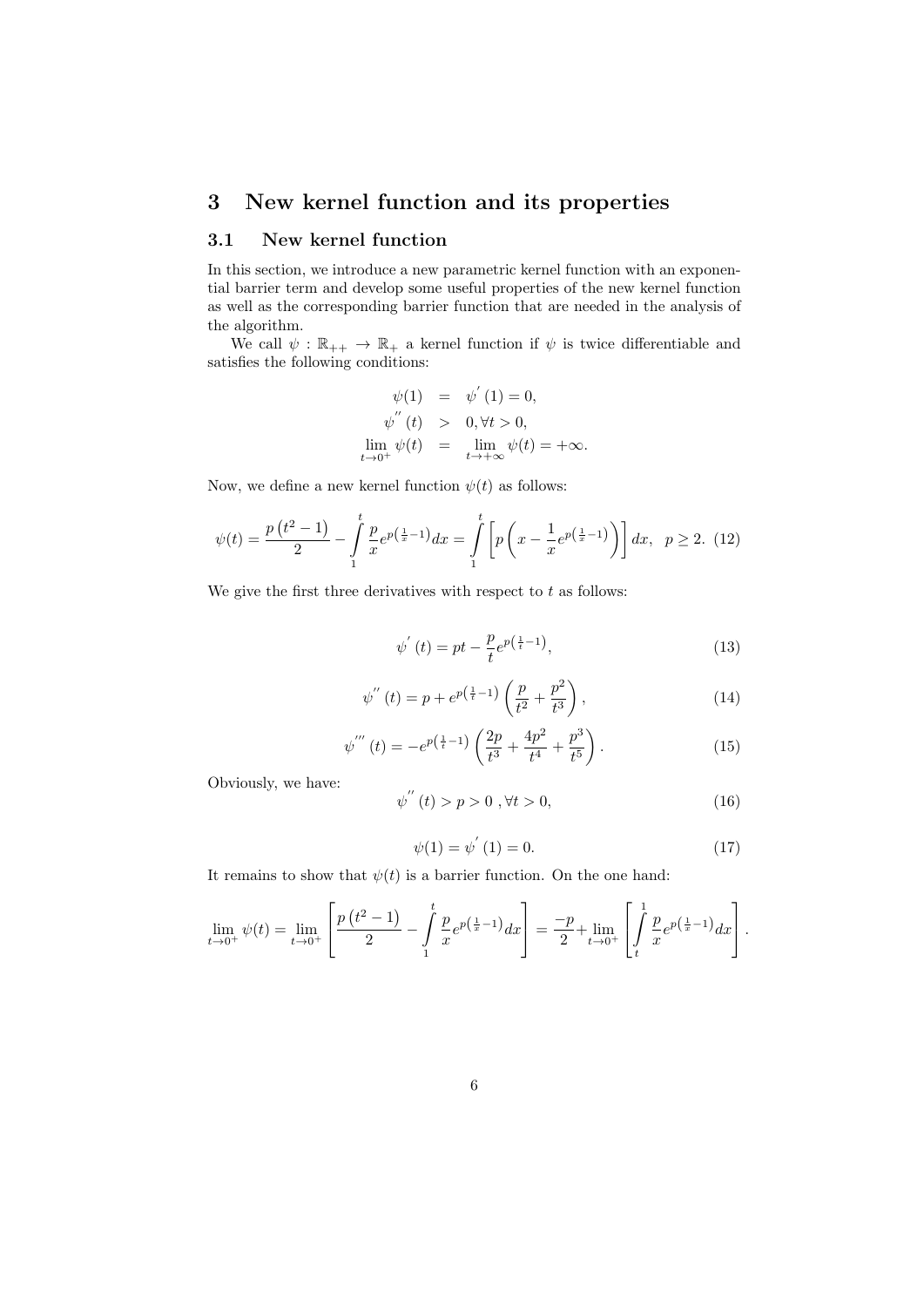Since  $0 < x \le 1$  and  $p > 0$ , we have:

$$
e^{p(\frac{1}{x}-1)} \geq 1,
$$
  
\n
$$
\implies \frac{p}{x}e^{p(\frac{1}{x}-1)} \geq \frac{p}{x},
$$
  
\n
$$
\implies \int_{t}^{1} \frac{p}{x}e^{p(\frac{1}{x}-1)}dx \geq \int_{t}^{1} \frac{p}{x}dx,
$$
  
\n
$$
\implies \int_{t}^{1} \frac{p}{x}e^{p(\frac{1}{x}-1)}dx \geq p[\log x]_{t}^{1},
$$
  
\n
$$
\implies \lim_{t \to 0^{+}} \psi(t) \geq \frac{-p}{2} + \lim_{t \to 0^{+}} (-p \log t) = +\infty,
$$

so

$$
\lim_{t \to 0^+} \psi(t) = +\infty. \tag{18}
$$

On the other hand:

$$
\lim_{t \to +\infty} \psi(t) = \lim_{t \to +\infty} \left[ \frac{p(t^2 - 1)}{2} - \int_1^t \frac{p}{x} e^{p(\frac{1}{x} - 1)} dx \right] = \lim_{t \to +\infty} \left[ \int_1^t p \left[ x - \frac{1}{x} e^{p(\frac{1}{x} - 1)} \right] dx \right].
$$

Since  $1 \leq x < +\infty$  and  $p > 0$ , we have:

$$
e^{p(\frac{1}{x}-1)} \leq 1,
$$
  
\n
$$
\implies -\frac{1}{x}e^{p(\frac{1}{x}-1)} \geq -\frac{1}{x},
$$
  
\n
$$
\implies p\left(x - \frac{1}{x}e^{p(\frac{1}{x}-1)}\right) \geq p\left(x - \frac{1}{x}\right),
$$
  
\n
$$
\implies \int_{1}^{t} p\left(x - \frac{1}{x}e^{p(\frac{1}{x}-1)}\right) dx \geq \int_{1}^{t} p\left(x - \frac{1}{x}\right) dx,
$$
  
\n
$$
\implies \psi(t) \geq p\left[\frac{x^2}{2} - \log x\right]_{1}^{t},
$$
  
\n
$$
\implies \psi(t) \geq p\left(\frac{t^2}{2} - \log t - \frac{1}{2}\right),
$$
  
\n
$$
\implies \lim_{t \to +\infty} \psi(t) \geq \lim_{t \to +\infty} pt\left(\frac{t}{2} - \frac{\log t}{t} - \frac{1}{2t}\right) = +\infty,
$$

so

$$
\lim_{t \to +\infty} \psi(t) = +\infty. \tag{19}
$$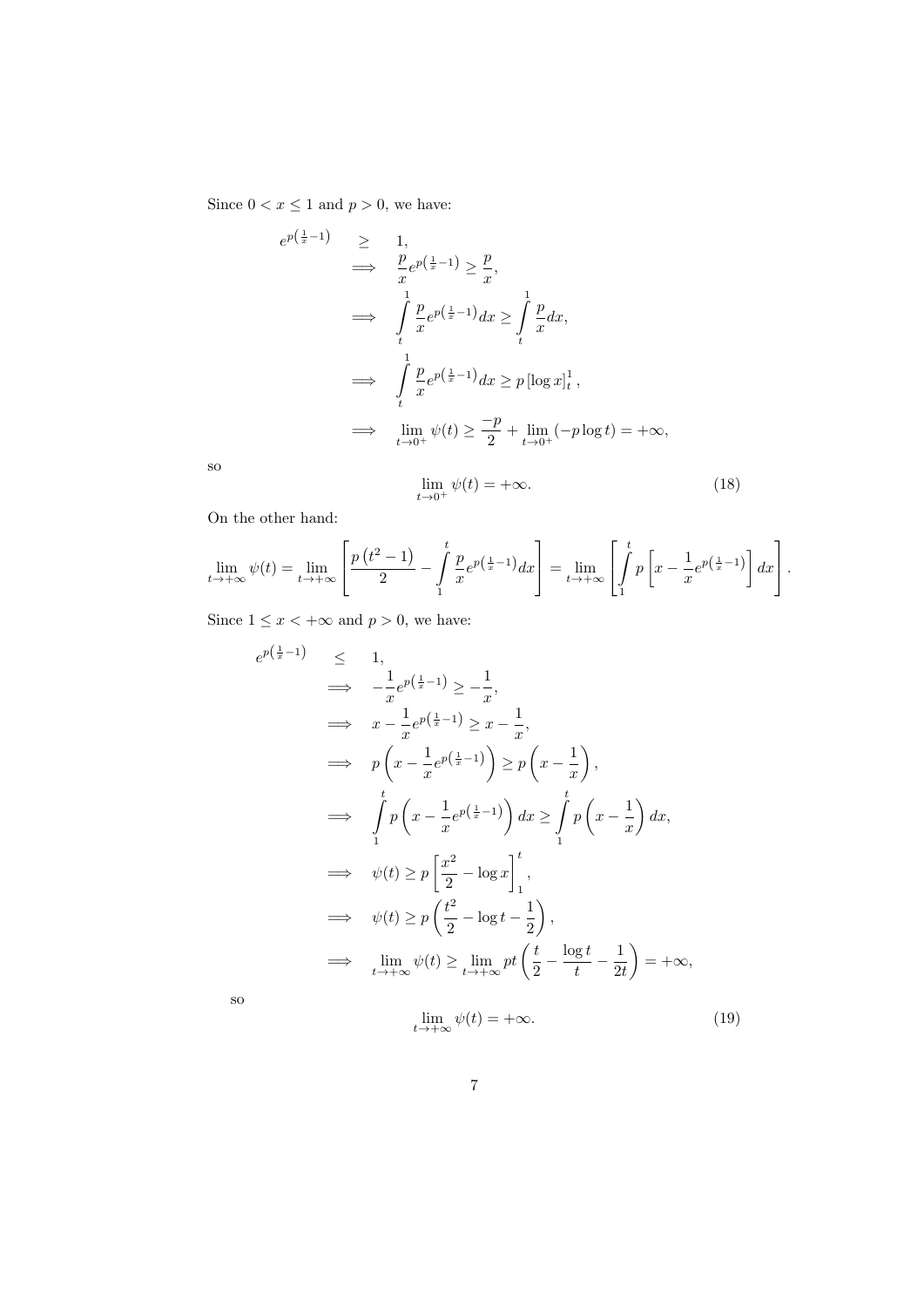### 3.2 Eligibility of the new kernel function

Next lemma serves to prove the eligibility of our new kernel function (12).

**Lemma 1** Let  $\psi(t)$  be as defined in (12). Then,

$$
\psi'''(t) < 0, \forall t > 0,\tag{20}
$$

$$
t\psi^{''}(t) - \psi^{'}(t) > 0, \forall t > 0,
$$
\n(21)

$$
t\psi^{''}(t) + \psi^{'}(t) > 0, \forall t > 0,
$$
\n(22)

$$
\psi^{''}(t)\psi^{'}(\beta t) - \beta\psi^{'}(t)\psi^{''}(\beta t) > 0, \forall \beta > 1, \forall t > 1.
$$
 (23)

**Proof.** For (20) we use (15), we obtain  $\psi'''(t) < 0, \forall t > 0$ . For (21) and (22), we use (13), (14) and the positivity of  $t, p$  and  $e^{p(\frac{1}{t}-1)}$ , we obtain:

$$
t\psi^{''}(t) - \psi^{'}(t) = t\left(p + e^{p(\frac{1}{t}-1)}\left(\frac{p}{t^{2}} + \frac{p^{2}}{t^{3}}\right)\right) - pt + \frac{p}{t}e^{p(\frac{1}{t}-1)},
$$
  
=  $e^{p(\frac{1}{t}-1)}\left(\frac{2p}{t} + \frac{p^{2}}{t^{2}}\right) > 0.$ 

And

$$
t\psi^{''}(t) + \psi^{'}(t) = t\left(p + e^{p(\frac{1}{t}-1)}\left(\frac{p}{t^{2}} + \frac{p^{2}}{t^{3}}\right)\right) + pt - \frac{p}{t}e^{p(\frac{1}{t}-1)},
$$
  
=  $2tp + e^{p(\frac{1}{t}-1)}\left(\frac{p^{2}}{t^{2}}\right) > 0.$ 

For (23),  $\psi$  check(20) and (21). Let  $t > 1$  be considered

$$
f(\beta) = \psi^{''}(t)\psi^{'}(\beta t) - \beta\psi^{'}(t)\psi^{''}(\beta t), \forall \beta > 1,
$$

we have:

$$
f^{'}(\beta) = \psi^{''}(\beta t) \left[ t\psi^{''}(t) - \psi^{'}(t) \right] - \beta t \psi^{'}(t) \psi^{'''}(\beta t), \forall \beta > 1,
$$

therefore the function f is strictly increasing and  $f(1) = 0$  then  $f(\beta) > 0$ . This completes the proof. ■

**Lemma 2** [9] Given a function  $\psi$  that is twice differentiable, then the following properties are equivalent

- (i)  $\psi(\sqrt{t_1 t_2}) \leq \frac{\psi(t_1) + \psi(t_2)}{2}$ .
- (ii) the function  $\phi$  defined by  $\phi(\xi) = \psi(e^{\xi})$  is convex.

(iii) 
$$
t\psi''(t) + \psi'(t) > 0, t > 0.
$$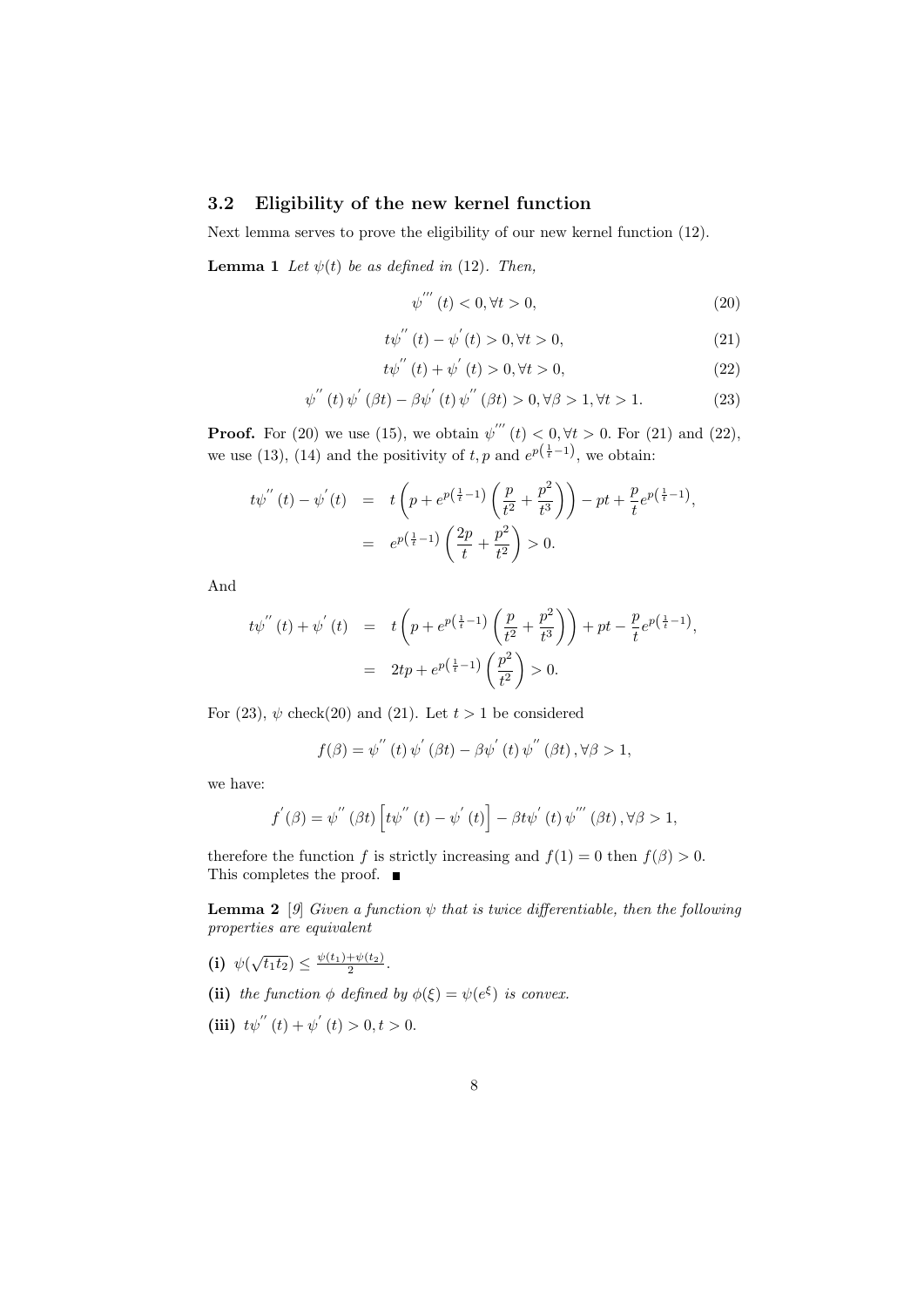As a preparation for later, we present some technical results of the new kernel function.

**Lemma 3** For  $\psi(t)$ , we have

$$
\frac{p}{2}(t-1)^2 \le \psi(t) \le \frac{1}{2p} \left[ \psi'(t) \right]^2, t > 0.
$$
 (24)

$$
\psi(t) \le \frac{1}{2}\psi''\left(1\right)(t-1)^2 = \frac{p^2 + 2p}{2}\left(t-1\right)^2, t \ge 1.
$$
\n(25)

**Proof.** For  $(24)$ , using  $(16)$ , we have:

$$
\psi(t) = \int_{1}^{t} \int_{1}^{x} \psi''(y) \, dy dx \ge \int_{1}^{t} \int_{1}^{x} p dy dx = \frac{p}{2}(t-1)^2,
$$

and

$$
\psi(t) = \int_{1}^{t} \int_{1}^{x} \psi''(y) dy dx,\n\leq \int_{1}^{t} \int_{1}^{x} \psi''(y) \frac{\psi''(x)}{p} dy dx,\n\leq \frac{1}{p} \int_{1}^{t} \psi''(x) \psi'(x) dx = \frac{1}{2p} [\psi^{'}(t)]^{2}
$$

For(25), since  $\psi(1) = 0, \psi'(1) = 0, \psi'''(t) < 0, \psi''(1) = p^2 + 2p$ , using Taylor's development we have for some  $\zeta(1 \leq \zeta \leq t)$ :

$$
\psi(t) = \psi(1) + \psi'(1)(t-1) + \frac{1}{2}\psi''(1)(t-1)^2 + \frac{1}{6}\psi'''(\zeta)(\zeta-1)^3,
$$
  

$$
\leq \frac{1}{2}\psi''(1)(t-1)^2 = \frac{p^2 + 2p}{2}(t-1)^2.
$$

This completes the proof.  $\blacksquare$ 

Let  $\sigma : [0, +\infty[ \rightarrow [1, +\infty[$  be the inverse function of  $\psi(t)$  for  $t \geq 1$  and  $\rho : [0, +\infty[ \to ]0, 1]$  be the inverse function of  $\frac{-1}{2} \psi'(t)$  for all  $t \in ]0, 1]$ ,  $\rho$  is a decreasing function. Then we have the following lemma.

**Lemma 4** For  $\psi(t)$ , we have:

$$
1 + \sqrt{\frac{2}{p^2 + 2p}s} \le \sigma(s) \le 1 + \sqrt{\frac{2}{p}s}, s \ge 0.
$$
 (26)

$$
\rho(z) \ge \frac{1}{\frac{2z}{p} + 1}, z \ge 0.
$$
\n<sup>(27)</sup>

.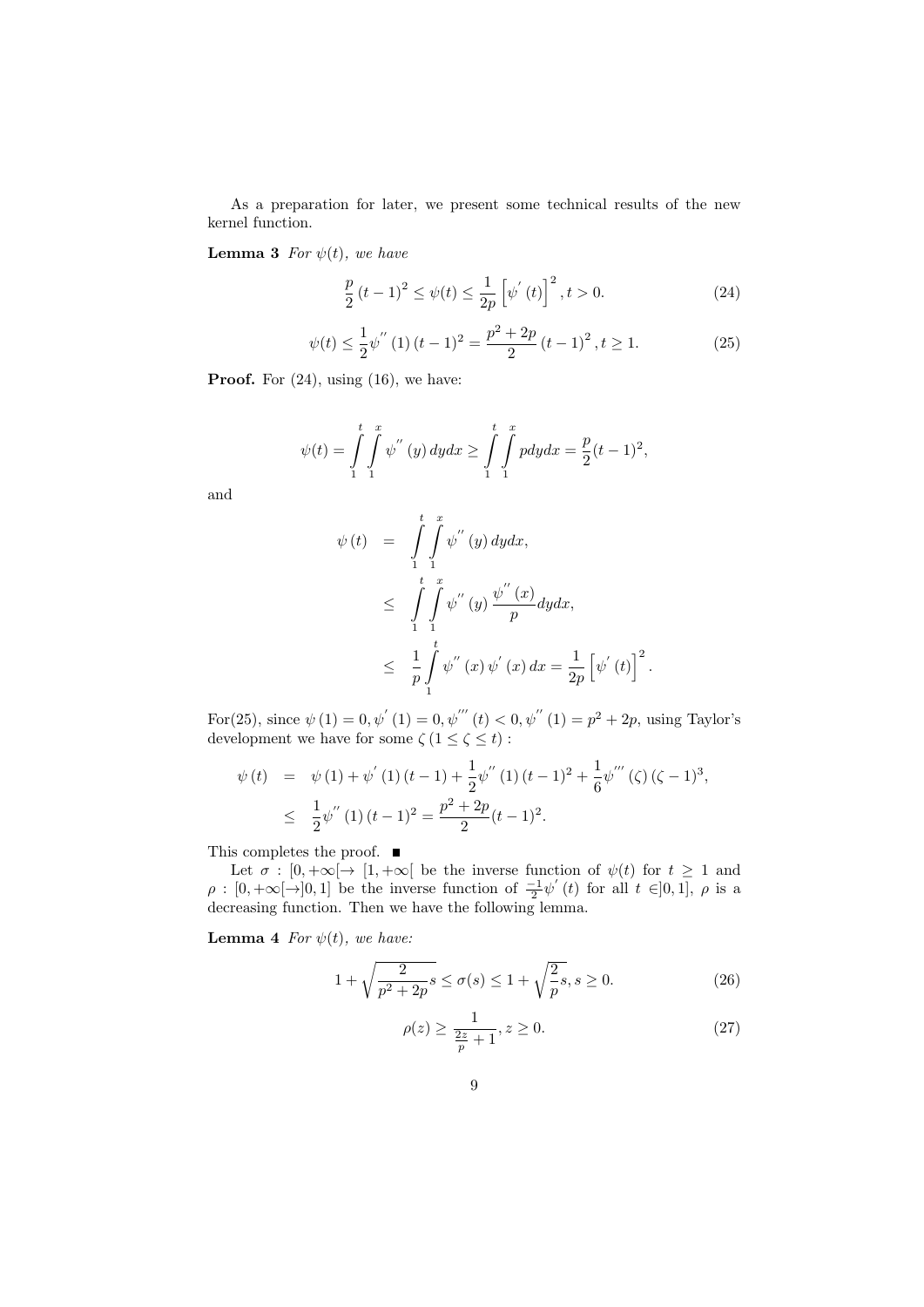**Proof.** For (26), let  $\psi(t) = s, t \ge 1$ , i.e.,  $t = \sigma(s), t \ge 1$ . By (24), we have  $\frac{p}{2}(t-1)^2 \leq \psi(t)$ . Then  $\frac{p}{2}(t-1)^2 \leq s$  this implies that  $t = \sigma(s) \leq 1 + \sqrt{\frac{2}{p}s}$ . By  $(25)$ , we have:

$$
s = \psi(t) \le \frac{p^2 + 2p}{2} (t - 1)^2, t \ge 1,
$$

this implies

$$
1 + \sqrt{\frac{2}{p^2 + 2p}s} \le \sigma(s) = t.
$$

For (27), let  $z = \frac{-1}{2} \psi'(t)$ ,  $t \in ]0,1]$ , i.e.,  $\rho(z) = t$ ,  $t \in ]0,1]$ , we have:  $e^{p(\frac{1}{t}-1)} \geq 1$ . By the definition of  $\psi'(t)$ , we have:

$$
z = \frac{-1}{2}\psi'(t) = \frac{-1}{2}\left(pt - \frac{p}{t}e^{p(\frac{1}{t}-1)}\right),
$$
  
\n
$$
\geq \frac{-1}{2}pt + \frac{1}{2}\frac{p}{t} = \frac{p}{2}\left[(1-t) + (\frac{1}{t}-1)\right],
$$
  
\n
$$
\geq \frac{p}{2}(\frac{1}{t}-1).
$$

This implies that

$$
t = \rho(z) \ge \frac{1}{\left(\frac{2z}{p} + 1\right)}, z \ge 0.
$$

This completes the proof.

Let  $\psi_1(t) = \frac{p}{t} e^{p(\frac{1}{t}-1)}$ ,  $p > 0$ ,  $t \in ]0,1]$  and let  $\rho^* : ]0, +\infty[\to]0,1]$  the inverse function of  $\psi_1$ ,  $\rho^*$  is a decreasing function. Then we have the following lemma:

**Lemma 5** For  $\psi_1(t)$ , we have:

$$
\rho^*(z) \ge \frac{1}{\log(\frac{z}{p})^{\frac{1}{p}} + 1}, z > 0.
$$
\n(28)

$$
\rho^*(p + 2z) \le \rho(z), z \ge 0.
$$
 (29)

**Proof.** To show (28), let  $\rho^*(z) = t$ , i.e.,  $z = \psi_1(t) = \frac{p}{t} e^{p(\frac{1}{t}-1)}$ ,  $p > 0$ , for all  $t \in ]0,1]$ . We have:

$$
e^{p\left(\frac{1}{t}-1\right)} = \frac{tz}{p} \le \frac{z}{p},
$$

which implies

$$
t = \rho^*(z) \ge \frac{1}{\log(\frac{z}{p})^{\frac{1}{p}} + 1}, z > 0.
$$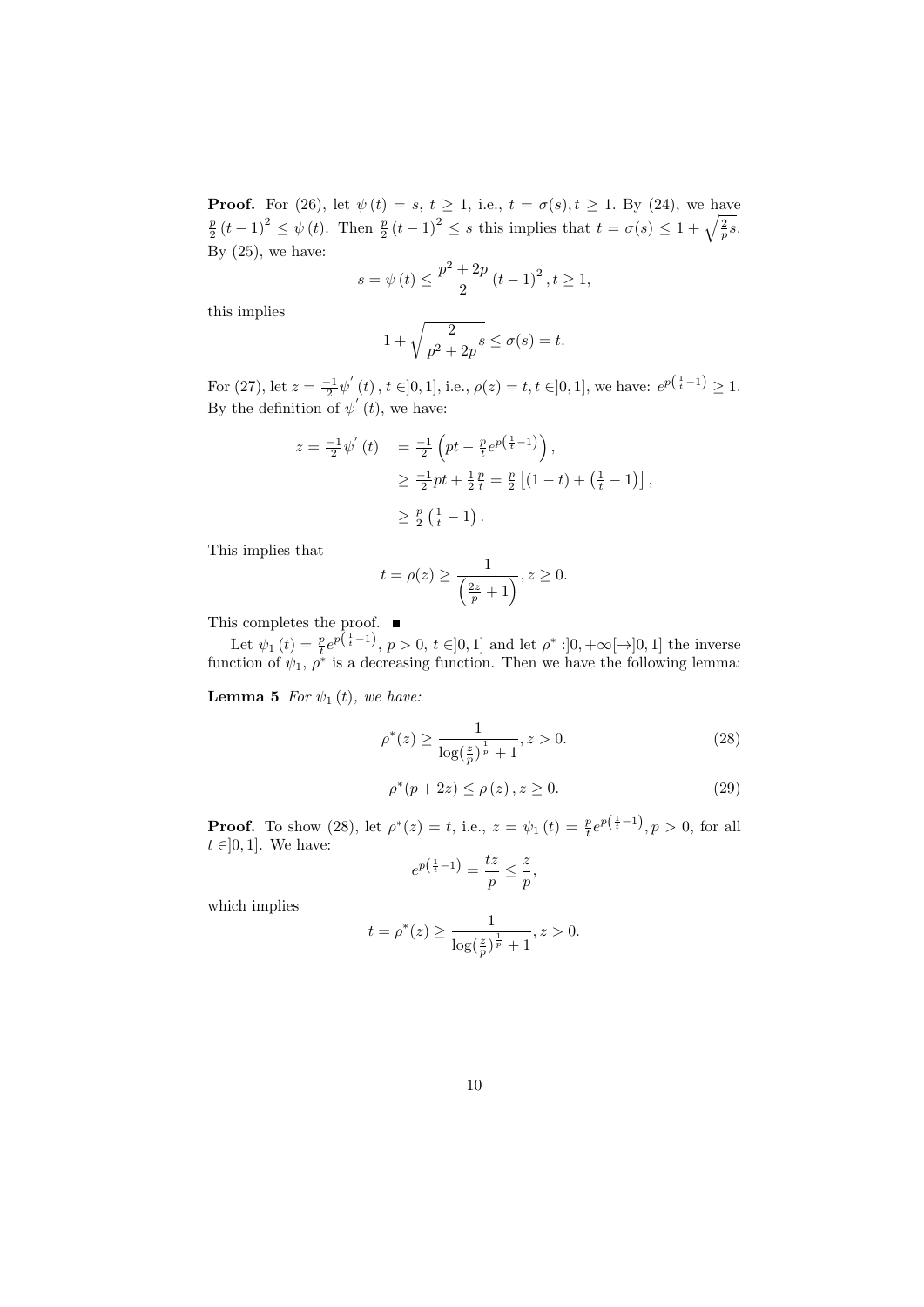To show (29), let  $\rho(z) = t$ , i.e.,  $z = \frac{-1}{2} \psi'(t) = \frac{-1}{2} (pt - \psi_1(t))$ , for all  $t \in ]0,1]$ . We have:

$$
z = \frac{-1}{2} (pt - \psi_1(t)), z \ge 0,
$$
  
\n
$$
z \ge \frac{-1}{2} (p - \psi_1(t)), t \in ]0, 1],
$$
  
\n
$$
p + 2z \ge \psi_1(t),
$$
  
\n
$$
\rho^*(p + 2z) \le t = \rho^*(\psi_1(t)) (\rho^*) \text{ is decreasing},
$$
  
\n
$$
\rho^*(p + 2z) \le \rho(z).
$$

This completes the proof. ■

We offer important theorem, which is valid for all kernel functions that satisfy (23)(Lemma 2.4 [1]).

**Theorem 6** [1] Let  $\sigma : [0, +\infty[ \rightarrow [1, +\infty[$  be the inverse function of  $\psi(t)$  for  $t > 1$ . Then we have:

$$
\Phi(\beta v) \le n\psi(\beta \sigma(\frac{\Phi(v)}{n})), v \in \mathbb{R}_{++}^n, \beta > 1.
$$

**Corollary 7** For any positive vector v, if  $\Phi(v) \leq \tau$  and  $\beta > 1$ , we have:

$$
\Phi(\beta v) \leq \frac{n}{2} \psi^{''}(1) \left(\beta \sigma\left(\frac{\tau}{n}\right) - 1\right)^2.
$$

**Proof.** For any positive vector v, If  $\Phi(v) \leq \tau$  and  $\beta > 1$  then by the theorem 6, we have:

$$
\Phi(\beta v) \le n\psi(\beta \sigma(\frac{\Phi(v)}{n})) \le n\psi(\beta \sigma(\frac{\tau}{n})).
$$

 $\psi$  satisfies (25) and  $\beta\sigma(\frac{\tau}{n}) > 1$  then  $\psi(\beta\sigma(\frac{\tau}{n})) \leq \frac{\psi''(1)}{2}$  $\frac{1}{2}$   $\left(\beta\sigma(\frac{\tau}{n})-1\right)^2$ . So  $\Phi(\beta v) \leq \frac{n}{2} \psi''(1) (\beta \sigma(\frac{\tau}{n}) - 1)^2.$ 

This completes the proof.

Now let  $v^+$  be the variance vector of  $(x, y, z)$  with respect to  $\mu$ . Then one easily understands that the variance vector  $v^+$  of  $(x, y, z)$  with respect to  $\mu^+ = (1 - \theta)\mu$  is given by  $v^+ = \frac{v}{\sqrt{1 - \theta}}$ .

**Lemma 8** Let  $0 < \theta < 1$ ,  $v^+ = \frac{v}{\sqrt{1-\theta}}$ . If  $\Phi(v) \leq \tau$ , then we have:

$$
\Phi(v^+)\leq \frac{(p^2+2p)}{2(1-\theta)}(\theta\sqrt{n}+\sqrt{\frac{2}{p}}\tau)^2.
$$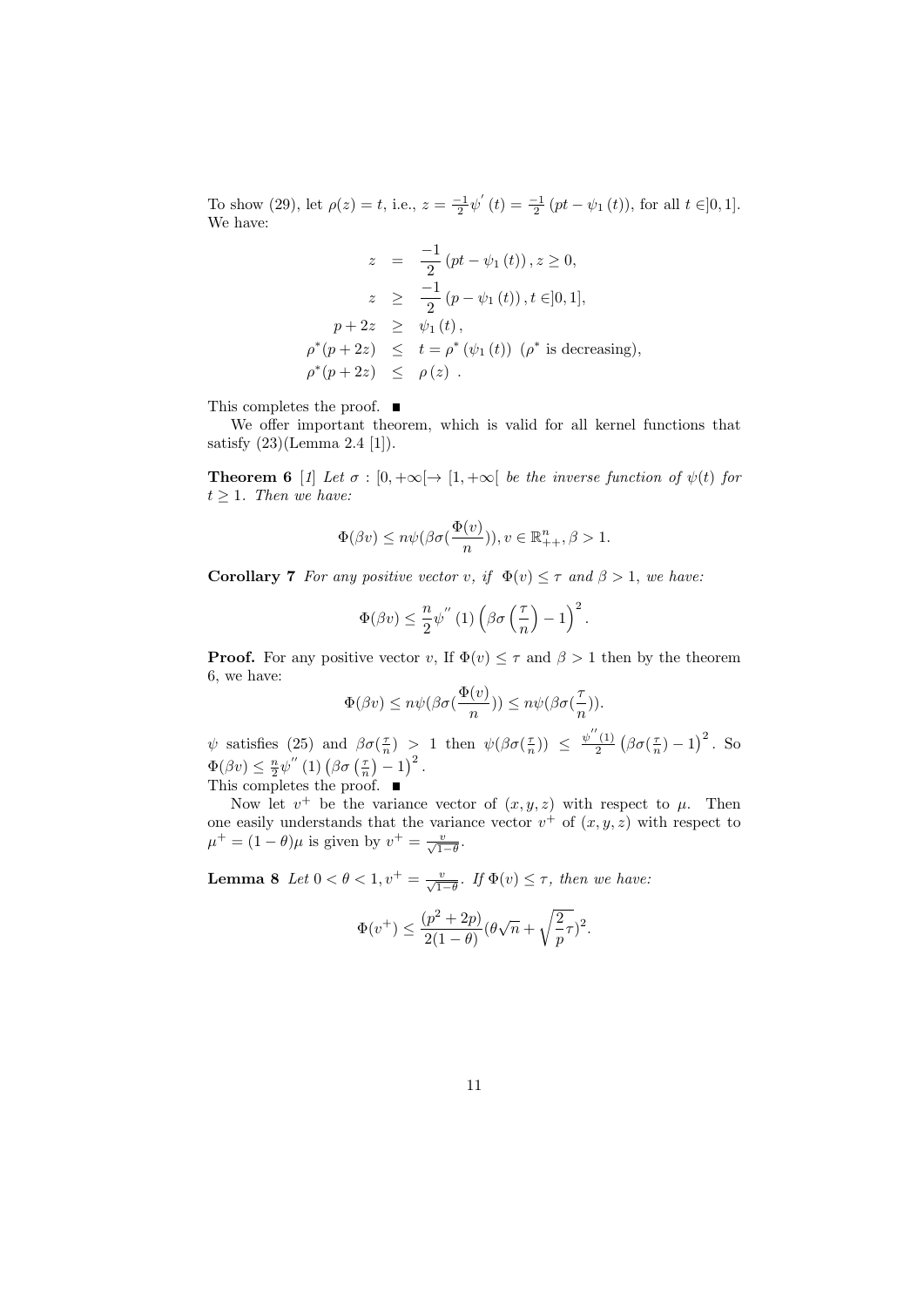**Proof.** By the corollary 7, with  $\beta = \frac{1}{\sqrt{1}}$  $\frac{1}{1-\theta} > 1$  and  $(26)$ , we obtain:

$$
\Phi(v^+) \leq \frac{n}{2} \psi''(1) \left( \frac{\sigma(\frac{\tau}{n})}{\sqrt{1-\theta}} - 1 \right)^2,
$$
  
\n
$$
= \frac{n(p^2 + 2p)}{2} \left( \frac{\sigma(\frac{\tau}{n})}{\sqrt{1-\theta}} - 1 \right)^2,
$$
  
\n
$$
= \frac{n(p^2 + 2p)}{2(1-\theta)} \left( \sigma(\frac{\tau}{n}) - \sqrt{1-\theta} \right)^2,
$$
  
\n
$$
\leq \frac{n(p^2 + 2p)}{2(1-\theta)} \left( 1 + \sqrt{\frac{2}{p}} \left( \frac{\tau}{n} \right) - \sqrt{1-\theta} \right)^2,
$$
  
\n
$$
\leq \frac{n(p^2 + 2p)}{2(1-\theta)} \left( \theta + \sqrt{\frac{2}{p}} \left( \frac{\tau}{n} \right) \right)^2, (1 - \sqrt{1-\theta} \le \theta, 0 < \theta < 1),
$$
  
\n
$$
\leq \frac{(p^2 + 2p)}{2(1-\theta)} \left( \theta \sqrt{n} + \sqrt{\frac{2}{p}} \tau \right)^2.
$$

This completes the proof.  $\blacksquare$ 

Denote

$$
(\Phi)_0 = \frac{(p^2 + 2p)}{2(1 - \theta)} \left( \theta \sqrt{n} + \sqrt{\frac{2}{p}} \tau \right)^2 ,
$$
 (30)

then  $(\Phi)_0$  is an upper bound for  $\Phi(v^+)$  during the process of the algorithm. Note that this bound depends only on the parameters  $n, \tau$  and  $\theta$ .

## 3.3 An estimation for the step size

In each inner iteration we first compute the search direction  $\Delta x, \Delta y, \Delta z$  then a step size  $\alpha$ . Recall that during an inner iteration the parameter  $\mu$  is fixed. After a damped step, we have:

$$
x^+ = x + \alpha \Delta x
$$
,  $y^+ = y + \alpha \Delta y$ ,  $z^+ = z + \alpha \Delta z$ .

Using (6), we obtain:

$$
x^{+} = x \left(e + \alpha \frac{\Delta x}{x}\right) = x \left(e + \alpha \frac{d_{x}}{v}\right) = \frac{x}{v} \left(v + \alpha d_{x}\right),
$$
  

$$
z^{+} = z \left(e + \alpha \frac{\Delta z}{z}\right) = z \left(e + \alpha \frac{d_{z}}{v}\right) = \frac{z}{v} \left(v + \alpha d_{z}\right).
$$

So, we have:

$$
v_{+} = \sqrt{\frac{x^{+}z^{+}}{\mu}} = \sqrt{(v + \alpha d_{x})(v + \alpha d_{z})}.
$$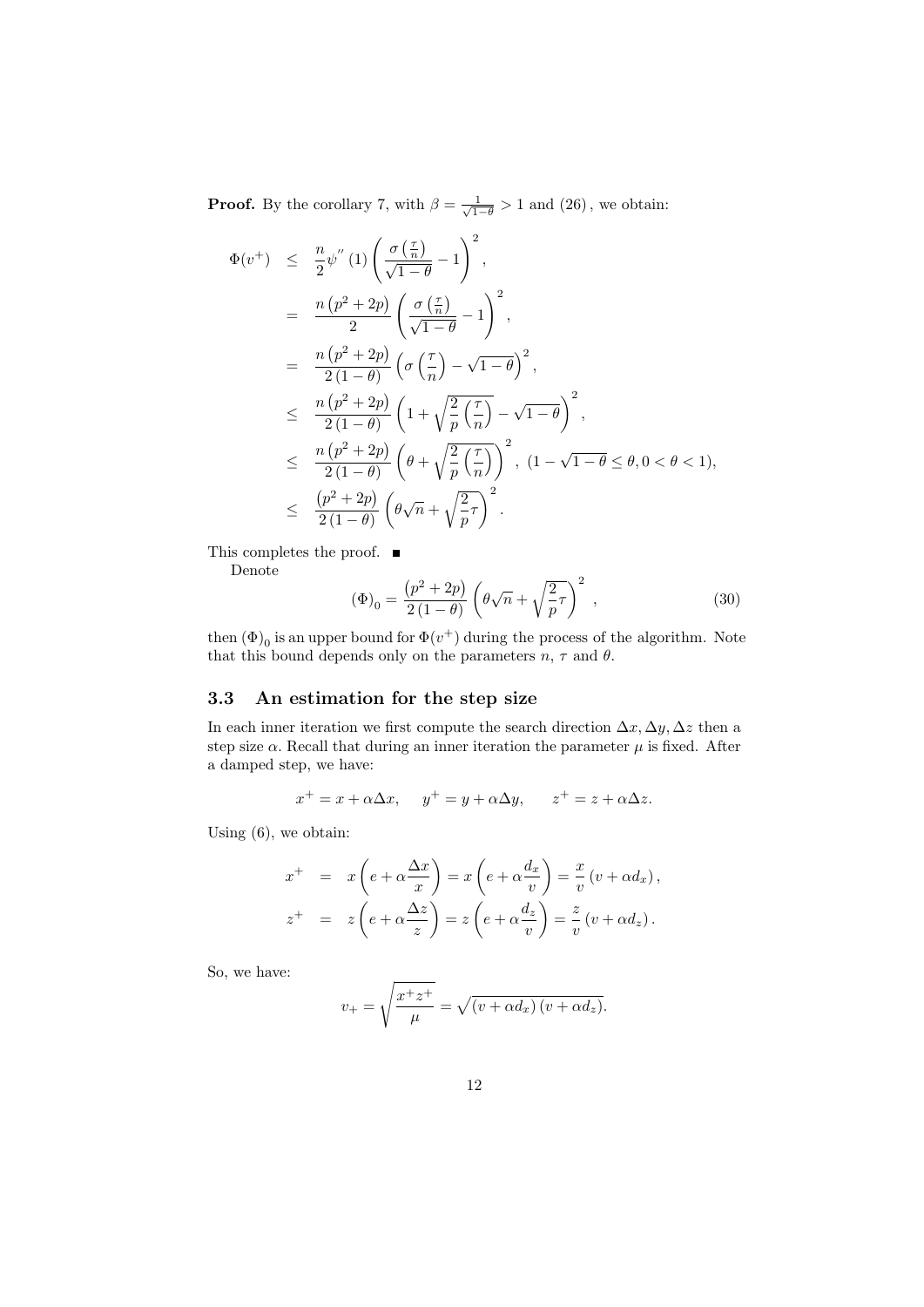Define, for  $\alpha > 0$ ,  $f(\alpha) = \Phi(v_+) - \Phi(v)$ . Then  $f(\alpha)$  is the difference of proximities between a new iterate and a current iterate for fixed  $\mu$ . By (22) and lemma 2, we have:

$$
\Phi(v_+) = \Phi(\sqrt{(v + \alpha d_x)(v + \alpha d_z)}) \leq \frac{1}{2} \left( \Phi(v + \alpha d_x) + \Phi(v + \alpha d_z) \right).
$$

Therefore, we have:

$$
f(\alpha) \le f_1(\alpha) = \frac{1}{2} \left( \Phi(v + \alpha d_x) + \Phi(v + \alpha d_z) \right) - \Phi(v). \tag{31}
$$

Obviously,  $f(0) = f_1(0) = 0$ . Taking the first two derivatives of  $f_1(\alpha)$  with respect to  $\alpha$ , we have:

$$
f_1^{'}(\alpha) = \frac{1}{2} \sum_{i=1}^{n} \left( \psi^{'}(v_i + \alpha [d_x]_i) [d_x]_i + \psi^{'}(v_i + \alpha [d_x]_i) [d_x]_i \right),
$$
  

$$
f_1^{''}(\alpha) = \frac{1}{2} \sum_{i=1}^{n} \left( \psi^{''}(v_i + \alpha [d_x]_i) [d_x]_i^2 + \psi^{''}(v_i + \alpha [d_x]_i) [d_x]_i^2 \right).
$$
 (32)

Using  $(8)$  and  $(11)$ , we have

$$
f_1^{'}(0) = \frac{1}{2} \langle \nabla \Phi(v), (d_x + d_z) \rangle = -\frac{1}{2} \langle \nabla \Phi(v), \nabla \Phi(v) \rangle = -2 (\delta(v))^2.
$$

**Lemma 9** Let  $\delta(v)$  be as defined in (11). Then we have:

$$
\delta(v) \ge \sqrt{\frac{p}{2}\Phi(v)}.\tag{33}
$$

Proof. Using  $(24)$ , we have:

$$
\Phi(v) = \sum_{i=1}^{n} \psi(v_i) \le \sum_{i=1}^{n} \frac{1}{2p} \left[ \psi'(v_i) \right]^2 = \frac{1}{2p} || \nabla \Phi(v) ||^2 = \frac{4}{2p} \delta(v)^2,
$$
  

$$
\delta(v) \ge \sqrt{\frac{p}{2} \Phi(v)}.
$$

so

This completes the proof. ■

**Remark 10** Throughout the paper, we assume that  $\tau \geq 1$ . Using Lemma 9, the assumption that  $\Phi(v) \geq \tau$  and  $p \geq 2$ , we have  $\delta(v) \geq \sqrt{\frac{p}{2}} \geq 1$ .

For convenience, we denote  $v_{\min} = \min_i(v_i)$ ,  $\delta = \delta(v)$  and  $\Phi = \Phi(v)$ .

**Lemma 11** Let  $f_1(\alpha)$  be as defined in (31) and  $\delta$  be as defined in (11). Then we have:  $\overline{\mathcal{U}}$ 29 W

$$
f_1^{''}(\alpha) \le 2\delta^2 \psi^{''}(v_{\min} - 2\alpha\delta).
$$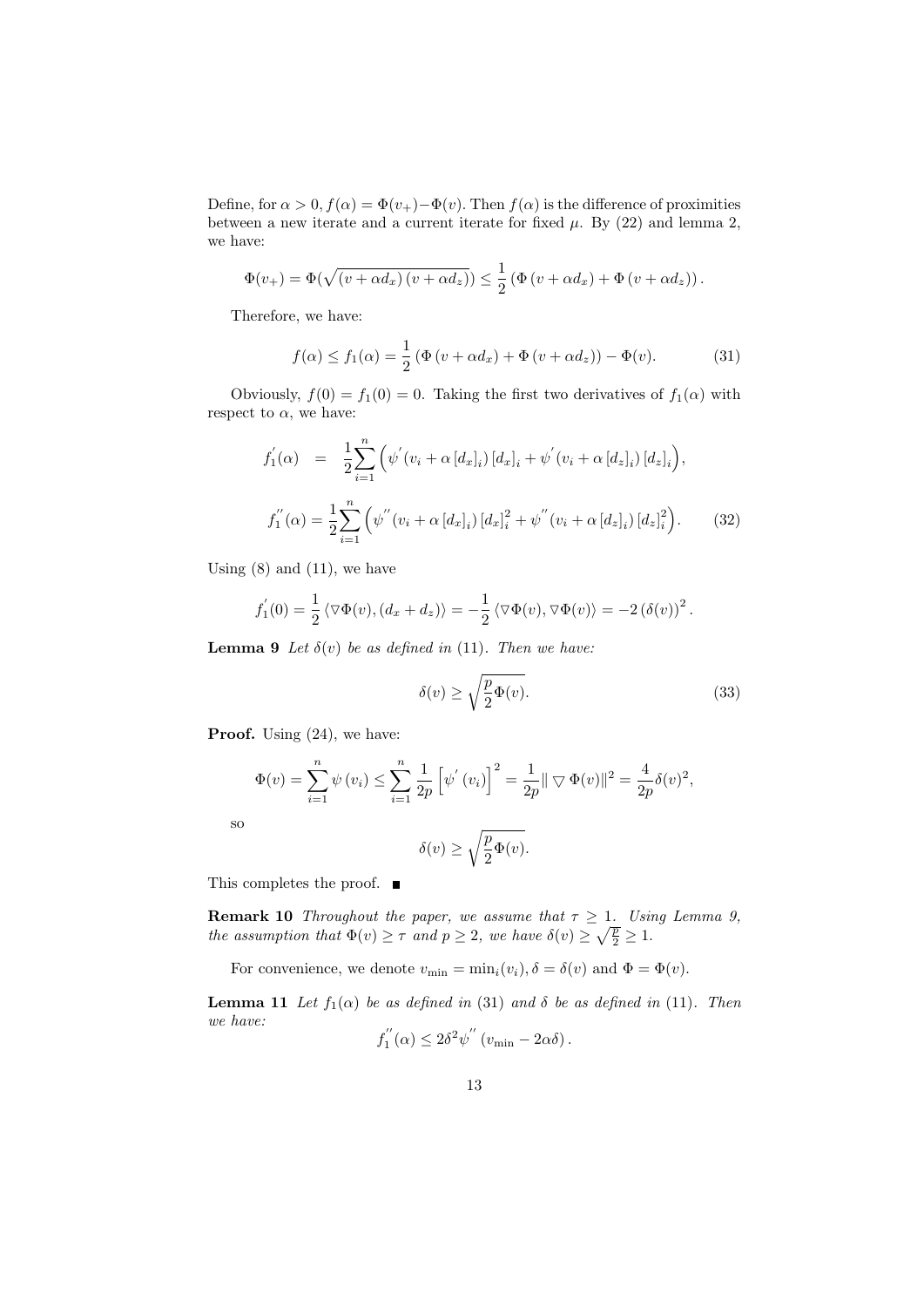Proof. According to the system  $(8)$ , we observe that

$$
\left(d_x\right)^t d_z = d_x^t \left(\bar{Q}d_x - \bar{A}^t \Delta y\right) = d_x^t \bar{Q}d_x \ge 0,
$$

this implies that

$$
4\delta^2 = ||d_x + d_z||^2 = ||d_x||^2 + ||d_z||^2 + (d_x)^t d_z,
$$
  
\n
$$
\geq ||d_x||^2 + ||d_z||^2,
$$

so

$$
||d_x|| \le 2\delta, ||d_z|| \le 2\delta.
$$

We have:

$$
v_i + \alpha [d_x]_i \ge v_{\min} - 2\alpha \delta, v_i + \alpha [d_z]_i \ge v_{\min} - 2\alpha \delta, i = 1, ..., n.
$$

According to (20)  $(\psi'')$  is strictly decreasing) and (32), we obtain:

$$
f_1''(\alpha) \leq \frac{1}{2} \psi''(v_{\min} - 2\alpha \delta) \sum_{i=1}^n \left( [d_x]_i^2 + [d_z]_i^2 \right),
$$
  

$$
\leq \frac{1}{2} \psi''(v_{\min} - 2\alpha \delta) \sum_{i=1}^n \left( [d_x]_i + [d_z]_i \right)^2
$$
  

$$
= 2\delta^2 \psi''(v_{\min} - 2\alpha \delta).
$$

This completes the proof.  $\blacksquare$ 

**Lemma 12** [1] If  $\alpha$  satisfies the inequality

$$
-\psi'(v_{\min} - 2\alpha\delta) + \psi'(v_{\min}) \le 2\delta,
$$
\n(34)

then

$$
f_{1}^{'}\left(\alpha\right) \leq 0.
$$

**Lemma 13** [1] The largest step size  $\bar{\alpha}$  holding (34) is given by

$$
\bar{\alpha}=\frac{\left(\rho\left(\delta\right)-\rho\left(2\delta\right)\right)}{2\delta}.
$$

**Lemma 14** [1] Let  $\bar{\alpha}$  be as defined in Lemma 13. Then

$$
\bar{\alpha} \ge \frac{1}{\psi^{''}\left(\rho\left(2\delta\right)\right)}.
$$

Lemma 15 Let  $\bar{\alpha}$  be that defined in Lemma 13. If

$$
\Phi = \Phi(v) \ge \tau \ge 1,
$$

so we have:

$$
\bar{\alpha} \ge \frac{1}{p + (1+p)(p+4)\delta \left(1 + \log\left(\frac{p+4\delta}{p}\right)^{\frac{1}{p}}\right)^2}.
$$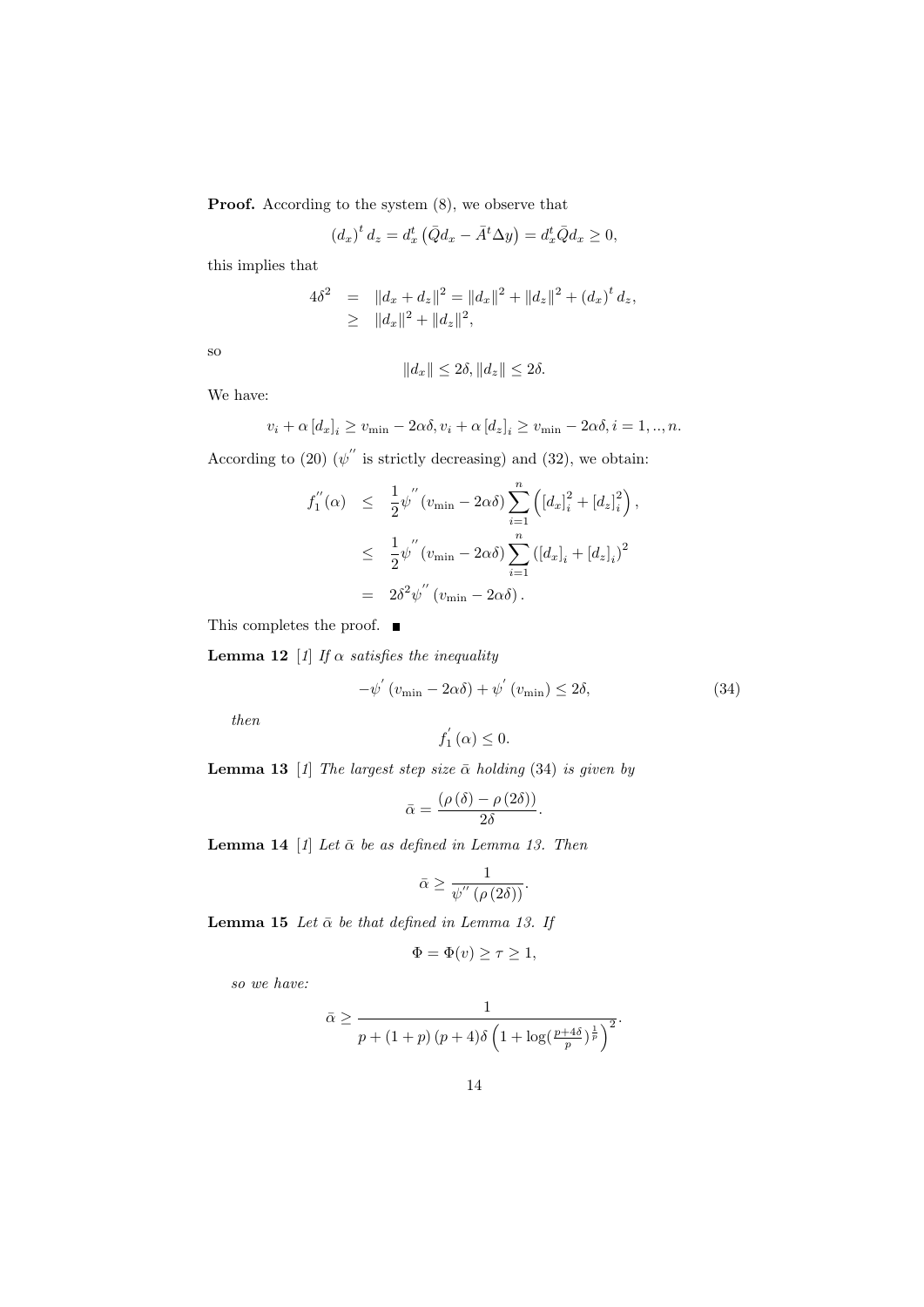**Proof.** Using Lemma 14, we have  $\bar{\alpha} \geq \frac{1}{\sqrt{n}}$  $\frac{1}{\psi''(\rho(2\delta))}$ . According to (29) and the increase of the function  $\frac{1}{\psi''}$ , we obtain  $\frac{1}{\psi''(\rho(2\delta))} \geq \frac{1}{\psi''(\rho^*(p-\delta))}$  $\frac{1}{\psi''(\rho^*(p+2(2\delta)))}$ . So  $\overline{\phantom{a}}$   $\overline{\phantom{a}}$   $\overline{\phantom{a}}$   $\overline{\phantom{a}}$   $\overline{\phantom{a}}$   $\overline{\phantom{a}}$   $\overline{\phantom{a}}$   $\overline{\phantom{a}}$   $\overline{\phantom{a}}$   $\overline{\phantom{a}}$   $\overline{\phantom{a}}$   $\overline{\phantom{a}}$   $\overline{\phantom{a}}$   $\overline{\phantom{a}}$   $\overline{\phantom{a}}$   $\overline{\phantom{a}}$   $\overline{\phantom{a}}$   $\overline{\phantom{a}}$   $\$ 

$$
\bar{\alpha} \ge \frac{1}{\psi''(\rho^*(p+4\delta))}.
$$

Let  $t = \rho^*(p + 4\delta)$  then we get  $t \leq 1$  and

$$
\psi''(t) = p + e^{p(\frac{1}{t}-1)} \left( \frac{p}{t^2} + \frac{p^2}{t^3} \right),
$$
  
\n
$$
= p + \frac{p}{t} e^{p(\frac{1}{t}-1)} \left( \frac{1}{t} + \frac{p}{t^2} \right),
$$
  
\n
$$
= p + \psi_1(t) \left( \frac{t+p}{t^2} \right),
$$
  
\n
$$
\leq p + \psi_1(t) \left( \frac{1+p}{t^2} \right), t \leq 1.
$$

We have also according to (28) :

$$
\frac{1}{t^2} = \frac{1}{(\rho^*(p+4\delta))^2},
$$
  
 
$$
\leq \left(1 + \log\left(\frac{p+4\delta}{p}\right)^{\frac{1}{p}}\right)^2,
$$

and

$$
\psi_1(t) = \psi_1(\rho^*(p+4\delta)) = p + 4\delta.
$$

Finally, we get

$$
\psi''\left(\rho^*(p+4\delta)\right) \leq p + \psi_1\left(t\right) \left(\frac{1+p}{t^2}\right),
$$
  

$$
\leq p + (1+p)\left(p+4\delta\right) \left(1 + \log\left(\frac{p+4\delta}{p}\right)^{\frac{1}{p}}\right)^2.
$$

So we take

$$
\bar{\alpha} \geq \frac{1}{\psi''(\rho^*(p+4\delta))},
$$
\n
$$
\geq \frac{1}{p + (1+p)(p+4\delta)\left(1 + \log\left(\frac{p+4\delta}{p}\right)^{\frac{1}{p}}\right)^2},
$$
\n
$$
= \frac{1}{p + (1+p)(p\frac{1}{\delta} + 4)\delta\left(1 + \log\left(\frac{p+4\delta}{p}\right)^{\frac{1}{p}}\right)^2},
$$
\n
$$
\geq \frac{1}{p + (1+p)(p+4)\delta\left(1 + \log\left(\frac{p+4\delta}{p}\right)^{\frac{1}{p}}\right)^2}, \delta \geq 1.
$$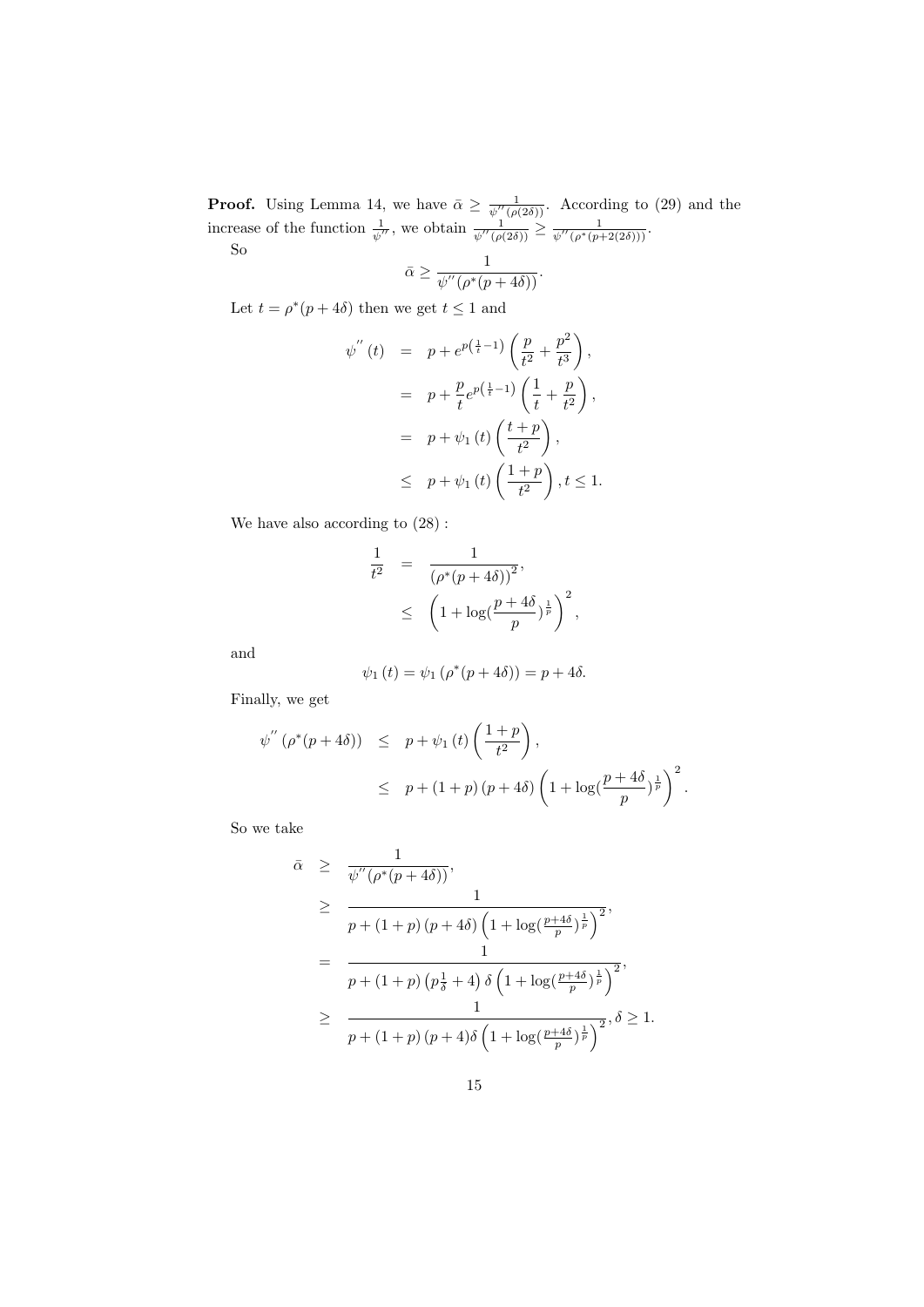This completes the proof.  $\blacksquare$ 

Denoting

$$
\tilde{\alpha} = \frac{1}{p + (1+p)(p+4)\delta \left(1 + \log\left(\frac{p+4\delta}{p}\right)^{\frac{1}{p}}\right)^2}.
$$
\n(35)

 $\tilde{\alpha}$  is the step of displacement and  $\tilde{\alpha} \leq \bar{\alpha}$ .

**Lemma 16** [1] If the step size  $\alpha$  satisfies  $\alpha \leq \bar{\alpha}$ , then  $f(\alpha) \leq -\alpha \delta^2$ .

Lemma 17 For the displacement step, defined in (35), and taking

 $\Phi(v) \geq 1.$ 

So

$$
f(\tilde{\alpha}) \le \frac{-\sqrt{\frac{p}{2}\Phi}}{\left[\sqrt{2p} + (1+p)(p+4)\right] \left(1 + \log\left(\frac{p+4\sqrt{\frac{p}{2}(\Phi)}_0}{p}\right)^{\frac{1}{p}}\right)^2}.
$$
(36)

**Proof.** Using Lemma 16 with  $\alpha = \tilde{\alpha}$  and (35). We obtain

$$
f(\tilde{\alpha}) \leq -\tilde{\alpha}\delta^2,
$$
  
= 
$$
\frac{-\delta^2}{p + (1+p)(p+4)\delta \left(1 + \log(\frac{p+4\delta}{p})^{\frac{1}{p}}\right)^2},
$$

because  $\log(1+\frac{4\delta}{p}) \geq 0$  and  $\delta \geq \sqrt{\frac{p}{2}}$ , we have

$$
f(\tilde{\alpha}) \le \frac{-\delta}{\left[p\sqrt{\frac{2}{p}} + (1+p)(p+4)\right]\left(1 + \log(\frac{p+4\delta}{p})^{\frac{1}{p}}\right)^2}.
$$

Let the increasing function  $g_1(x) = \frac{x}{\left(1 + \log(\frac{p+4x}{p})^{\frac{1}{p}}\right)^2}$ ,  $\forall x \in \mathbb{R}_{++}$  and we have  $\delta \geq \sqrt{\frac{p}{2}\Phi}$  then

$$
f(\tilde{\alpha}) \le \frac{-\sqrt{\frac{p}{2}\Phi}}{\left[\sqrt{2p} + (1+p)(p+4)\right]\left(1 + \log\left(\frac{p+4\sqrt{\frac{p}{2}\Phi}}{p}\right)^{\frac{1}{p}}\right)^2},
$$

let the decreasing function  $g_2(x) = \frac{1}{\left(1 + \log(\frac{p+4x}{p})^{\frac{1}{p}}\right)^2}$ ,  $\forall x \in \mathbb{R}_{++}$  and since  $\Phi \le (\Phi)_0$ , we obtain

$$
f(\tilde{\alpha}) \le \frac{-\sqrt{\frac{p}{2}\Phi}}{\left[\sqrt{2p} + (1+p)(p+4)\right]\left(1 + \log\left(\frac{p+4\sqrt{\frac{p}{2}(\Phi)}_0}{p}\right)^{\frac{1}{p}}\right)^2}.
$$

This completes the proof.  $\blacksquare$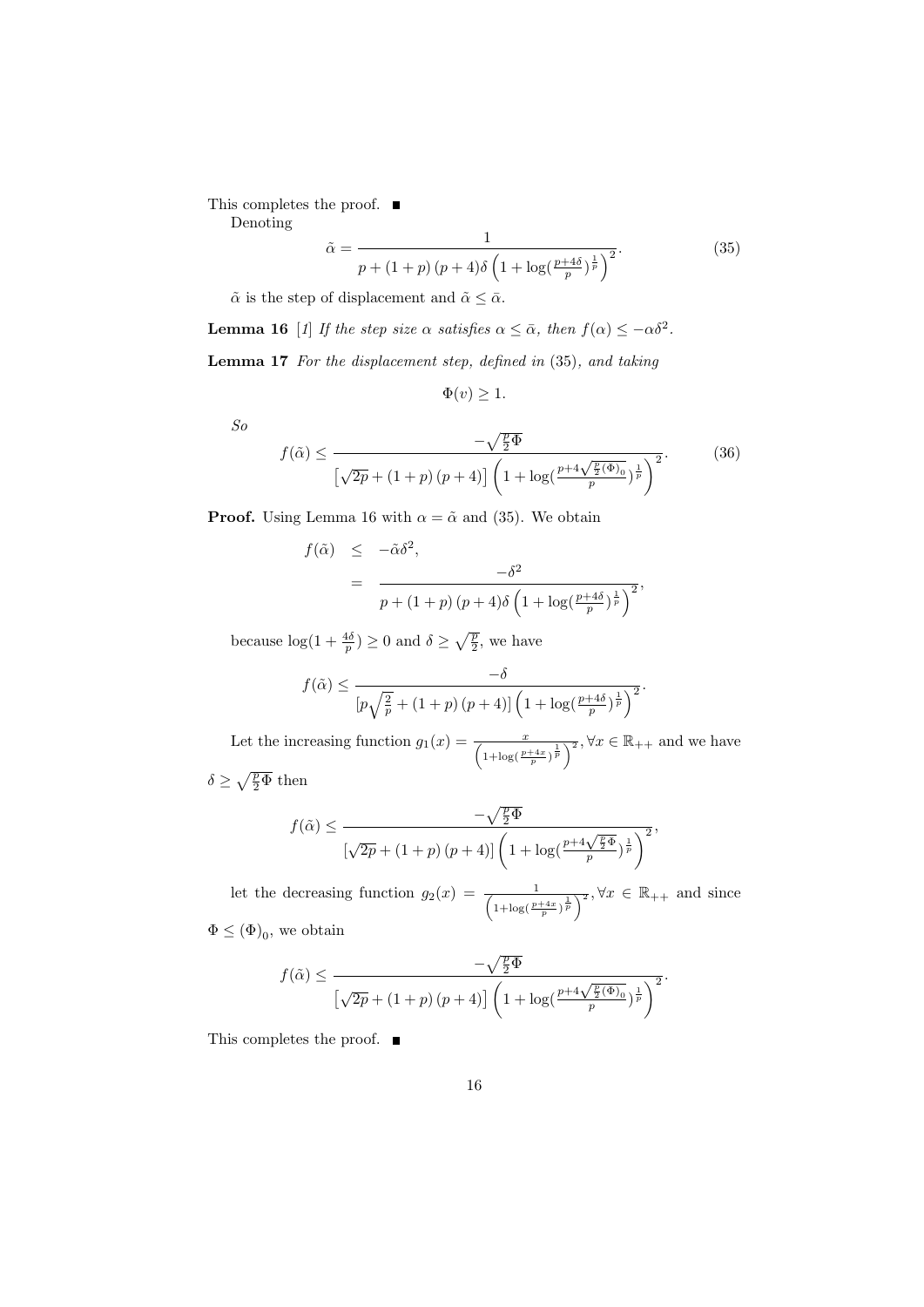## 4 Complexity of the algorithm

#### 4.1 Inner iteration bound

After the update of  $\mu$  to  $(1 - \theta) \mu$ , we have:

$$
\Phi(v^+) \le \frac{(p^2+2p)}{2(1-\theta)} \left(\theta\sqrt{n} + \sqrt{\frac{2}{p}}\tau\right)^2 = (\Phi)_0.
$$

We need to count how many inner iterations are required to return to the situation where  $\Phi \leq \tau$ . We denote the value of  $\Phi(v)$  after the  $\mu$  update as  $(\Phi)_0$ ; the subsequent values in the same outer iteration are denoted as  $(\Phi)_k$ ,  $k = 1, 2, \ldots, K$ , where K denotes the total number of inner iterations in the outer iteration. The decrease in each inner iteration is given by (36). In [1], we can find the appropriate values of  $\bar{\kappa} > 0$  and  $\gamma \in ]0,1]$  as:

$$
\gamma = \frac{1}{2}, \bar{\kappa} = \frac{2\sqrt{p}}{\left[4\sqrt{p} + 2\sqrt{2}\left(1+p\right)\left(p+4\right)\right]\left(1+\log(\frac{p+4\sqrt{\frac{p}{2}(\Phi)}_0}{p})^{\frac{1}{p}}\right)^2}.
$$

Lemma 18 Let K be the total number of inner iterations in the outer iteration. Then we have:

$$
K \le \frac{\left[4\sqrt{p} + 2\sqrt{2}\left(1+p\right)\left(p+4\right)\right]}{\sqrt{p}} \left(1 + \log\left(\frac{p + 4\sqrt{\frac{p}{2}\left(\Phi\right)_0}}{p}\right)^{\frac{1}{p}}\right)^2 \left(\Phi\right)_0^{1/2}.
$$

Proof. By Lemma 1.3.2 in [1]

$$
K \leq \frac{((\Phi)_0)^{\gamma}}{\bar{\kappa}\gamma},
$$
  
=  $\frac{[4\sqrt{p}+2\sqrt{2}(1+p)(p+4)]}{\sqrt{p}} \left(1+\log(\frac{p+4\sqrt{\frac{p}{2}(\Phi)_0}}{p})^{\frac{1}{p}}\right)^2 (\Phi)_0^{1/2}.$ 

This completes the proof. ■

#### 4.2 Total iteration bound

The number of outer iterations is bounded above by  $\frac{\log \frac{n}{e}}{\theta}$  (see [11] Lemma II.17). Through multiplying the number of outer iterations by the number of inner iterations, we get an upper bound for the total number of iterations, namely:

$$
\frac{\left[4\sqrt{p}+2\sqrt{2}\left(1+p\right)\left(p+4\right)\right]}{\sqrt{p}}\left(1+\log\left(\frac{p+4\sqrt{\frac{p}{2}\left(\Phi\right)_0}}{p}\right)^{\frac{1}{p}}\right)^2\left(\left(\Phi\right)_0\right)^{1/2}\frac{\log\frac{n}{\epsilon}}{\theta}.\tag{37}
$$

For large-update methods with  $\tau = O(n)$  and  $\theta = \Theta(1)$ , we have:  $O\left(\sqrt{p^3n}\left(\log{pn}\right)^2\log{\frac{n}{\epsilon}}\right)$  iterations complexity.

For small-update methods with  $\tau = O(1)$  and  $\theta = \Theta(\frac{1}{\sqrt{n}})$ , we have:

 $O\left(\sqrt{p^3n}\log\frac{n}{\epsilon}\right)$  iterations complexity.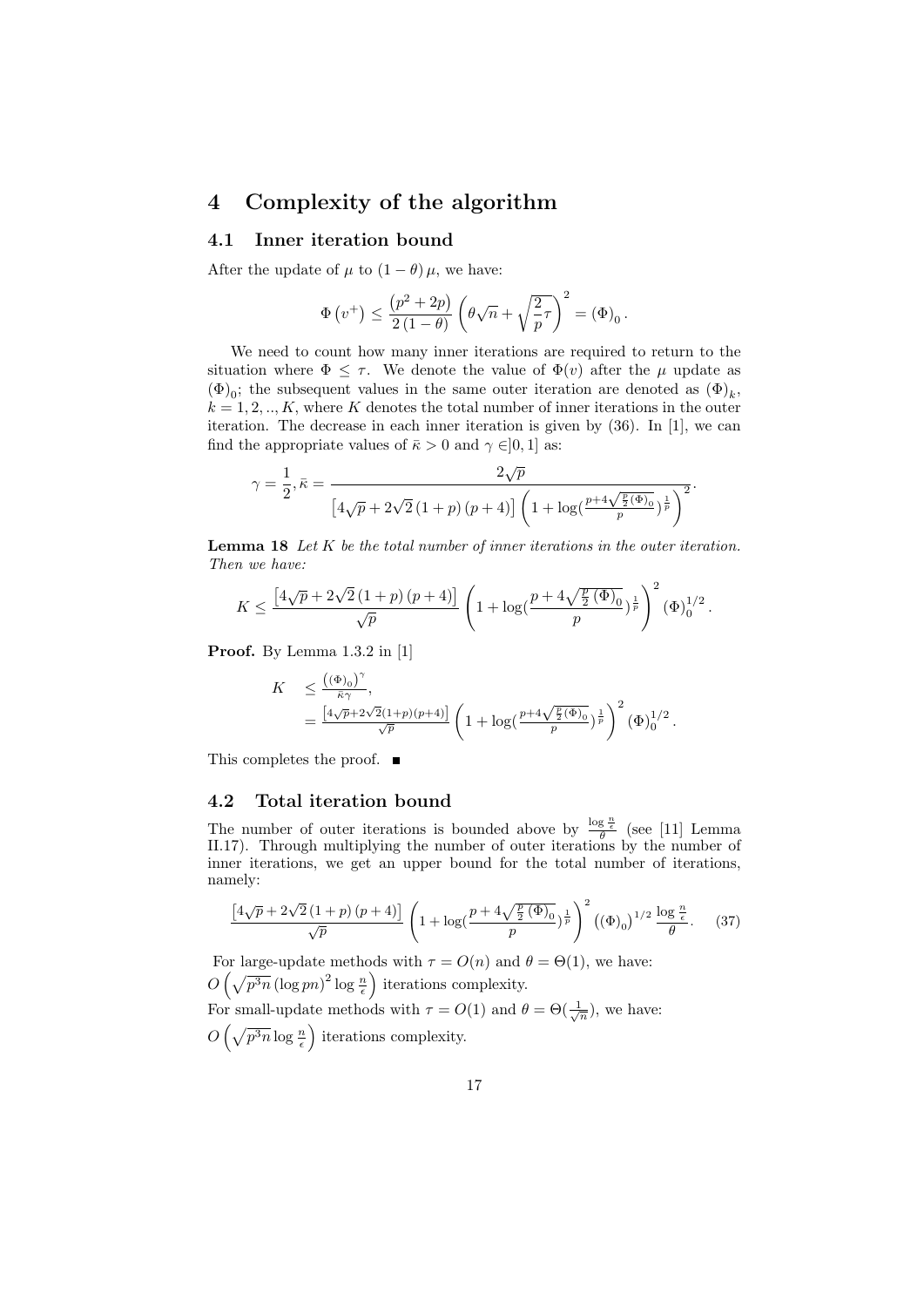# 5 Conclusions

In this paper we present a polynomial primal-dual interior-point algorithm for convex quadratic programming based on a new kernel function. This approach has the advantage of starting with any point  $(x^0, y^0, z^0)$  satisfying the condition  $IPC$  not necessary centred. The proposed kernel function has an exponential barrier term, witch is not logarithmic and not self-regular. We proved that the iteration bound of interior point method based on this function is  $O(\sqrt{p^3n}(\log pn)^2 \log \frac{n}{\epsilon})$  iterations complexity for large-update method and  $O(\sqrt{p^3n}\log\frac{n}{\epsilon})$  iterations complexity for small-update method. Our approach has generalized the result obtained by Bai et al. [1] and improved the results obtained by Bouafia et al. in [2].

# References

- [1] Bai, Y.Q., El Ghami, M., Roos, C.: A comparative study of kernel functions for primal-dual interior point algorithms in linear optimization. SIAM. J. Optim. 15(1), 101–128 (2004).
- [2] Bouafia, M., Benterki, D., Yassine, A.: Complexity analysis of interior point methods for linear programming based on a parameterized kernel function, RAIRO-Oper. Res. 50, 935–949 (2016).
- [3] Bouafia, M., Benterki, D., Yassine, A.: An efficient primal-dual interior point method for linear programming problems based on a new kernel function with a trigonometric barrier term, Journal of Optimization Theory and Applications. 170(2), 528–545 (2016).
- [4] Cai, X.Z., Wang, G.Q., El Ghami, M., Yue, Y.J.: Complexity analysis of primal-dual interior-point methods for linear optimization based on a new parametric kernel function with a trigonometric barrier term. Abstr. Appl. Anal., Art. ID 710158, 11 (2014).
- [5] El Ghami, M., Guennoun, Z.A., Bouali, S., Steihaug, T.: Interior point methods for linear optimization based on a kernel function with a trigonometric barrier term. J. Comput. Appl. Math. 236, 3613–3623 (2012).
- [6] Kheirfam, B., Moslem, M.: A polynomial-time algorithm for linear optimization based on a new kernel function with trigonometric barrier term. YUJOR 25(2), 233–250 (2015).
- [7] Li, X., Zhang, M.: Interior-point algorithm for linear optimization based on a new trigonometric kernel function. Oper. Res. Lett 43(5), 471–475 (2015).
- [8] Peng, J., Roos, C., Terlaky, T.: A new and efficient large-update interior point method for linear optimization. J. Comput. Technol. 6, 61–80 (2001).